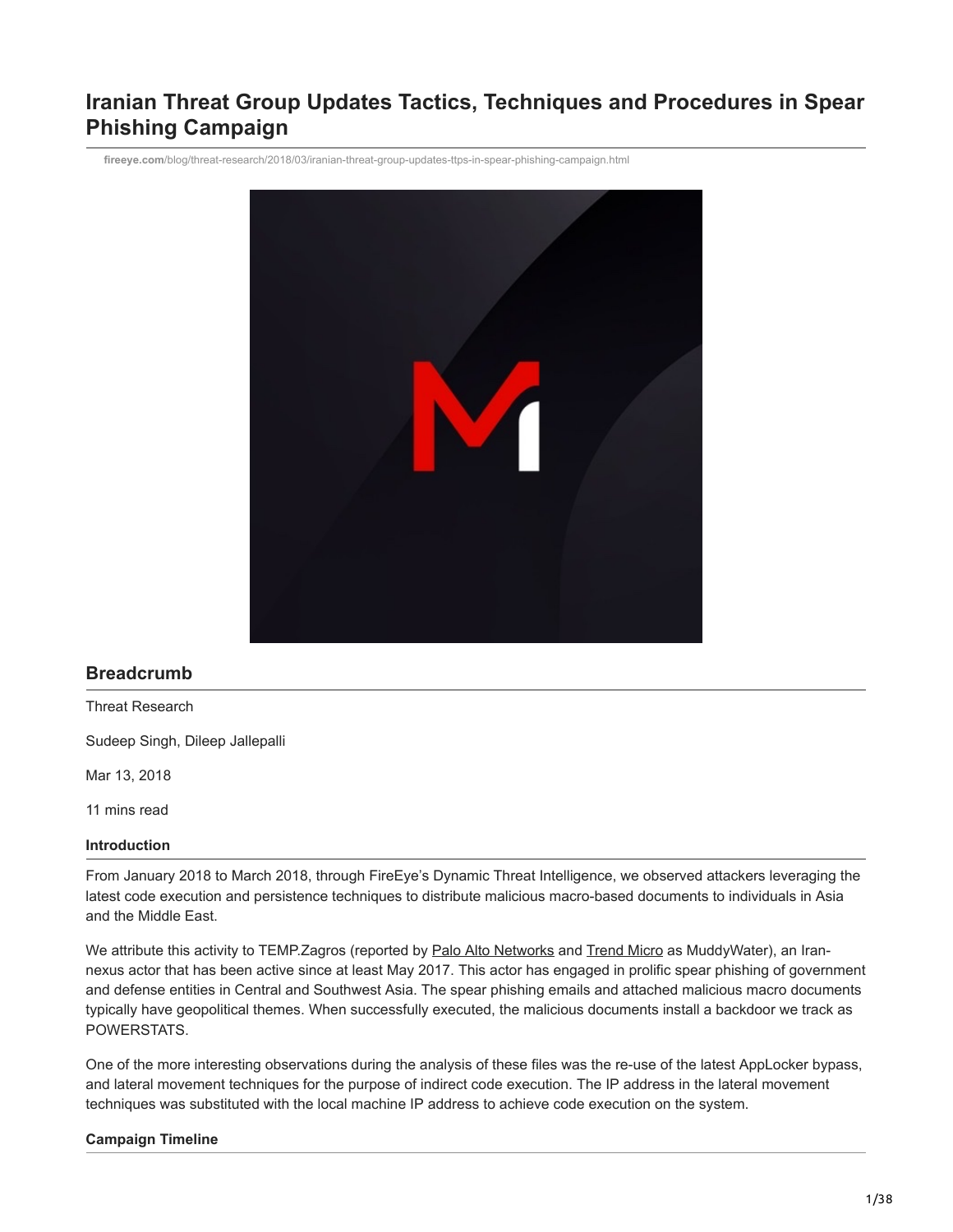In this campaign, the threat actor's tactics, techniques and procedures (TTPs) shifted after about a month, as did their targets. A brief timeline of this activity is shown in Figure 1.

**Timeline of this recently observed spear phishing campaign** Figure 1: Timeline of this recently

observed spear phishing campaign

The first part of the campaign (From Jan. 23, 2018, to Feb. 26, 2018) used a macro-based document that dropped a VBS file and an INI file. The INI file contains the Base64 encoded PowerShell command, which will be decoded and executed by PowerShell using the command line generated by the VBS file on execution using WScript.exe. The process chain is shown in Figure 2.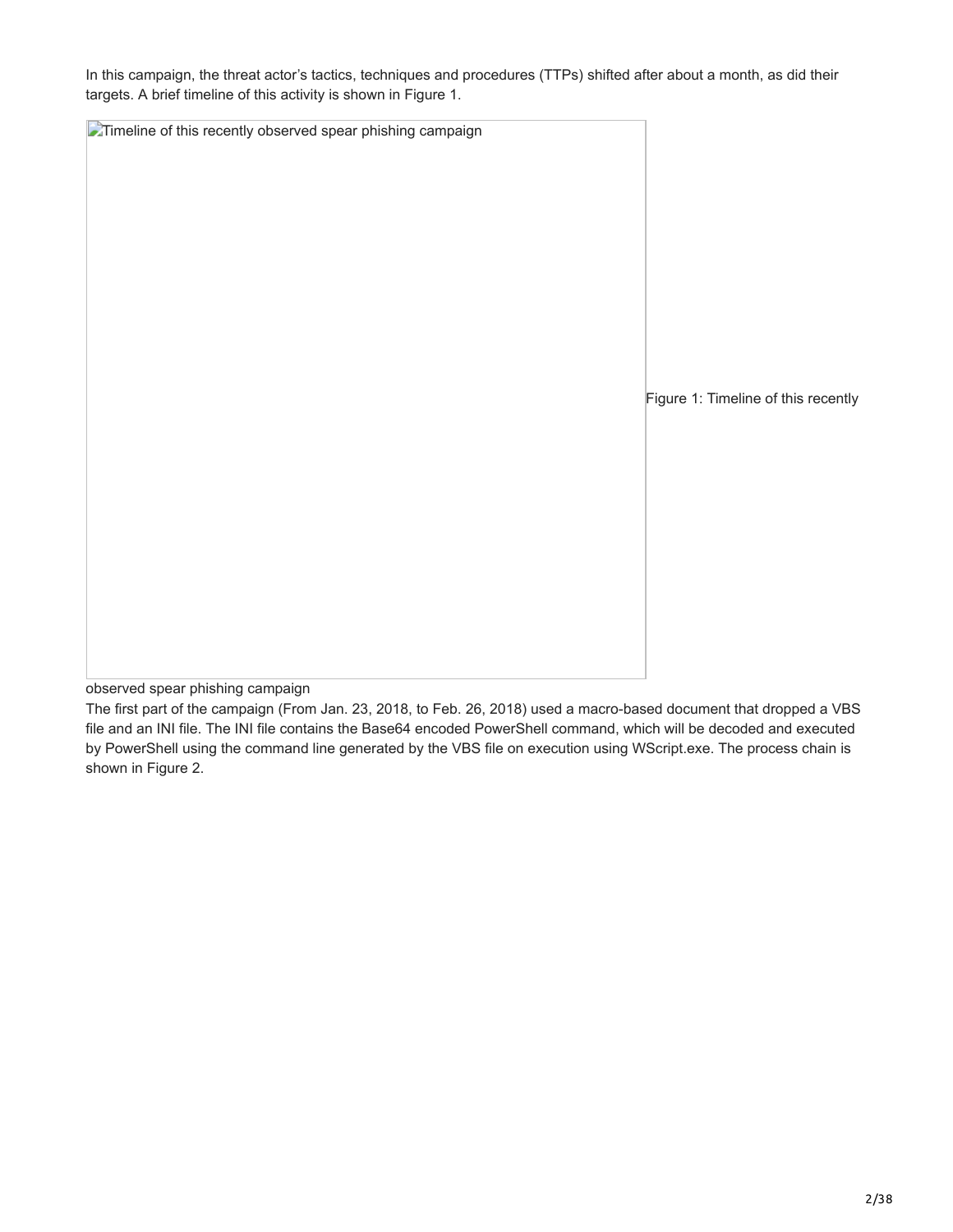| <b>Process chain for the first part of the campaign</b> |                                 |
|---------------------------------------------------------|---------------------------------|
|                                                         |                                 |
|                                                         |                                 |
|                                                         |                                 |
|                                                         |                                 |
|                                                         |                                 |
|                                                         |                                 |
|                                                         |                                 |
|                                                         | Figure 2: Process chain for the |
|                                                         |                                 |
|                                                         |                                 |
|                                                         |                                 |
|                                                         |                                 |
|                                                         |                                 |
|                                                         |                                 |
|                                                         |                                 |
|                                                         |                                 |

first part of the campaign

Although the actual VBS script changed from sample to sample, with different levels of obfuscation and different ways of invoking the next stage of process tree, its final purpose remained same: invoking PowerShell to decode the Base64 encoded PowerShell command in the INI file that was dropped earlier by the macro, and executing it. One such example of the VBS invoking PowerShell via MSHTA is shown in Figure 3.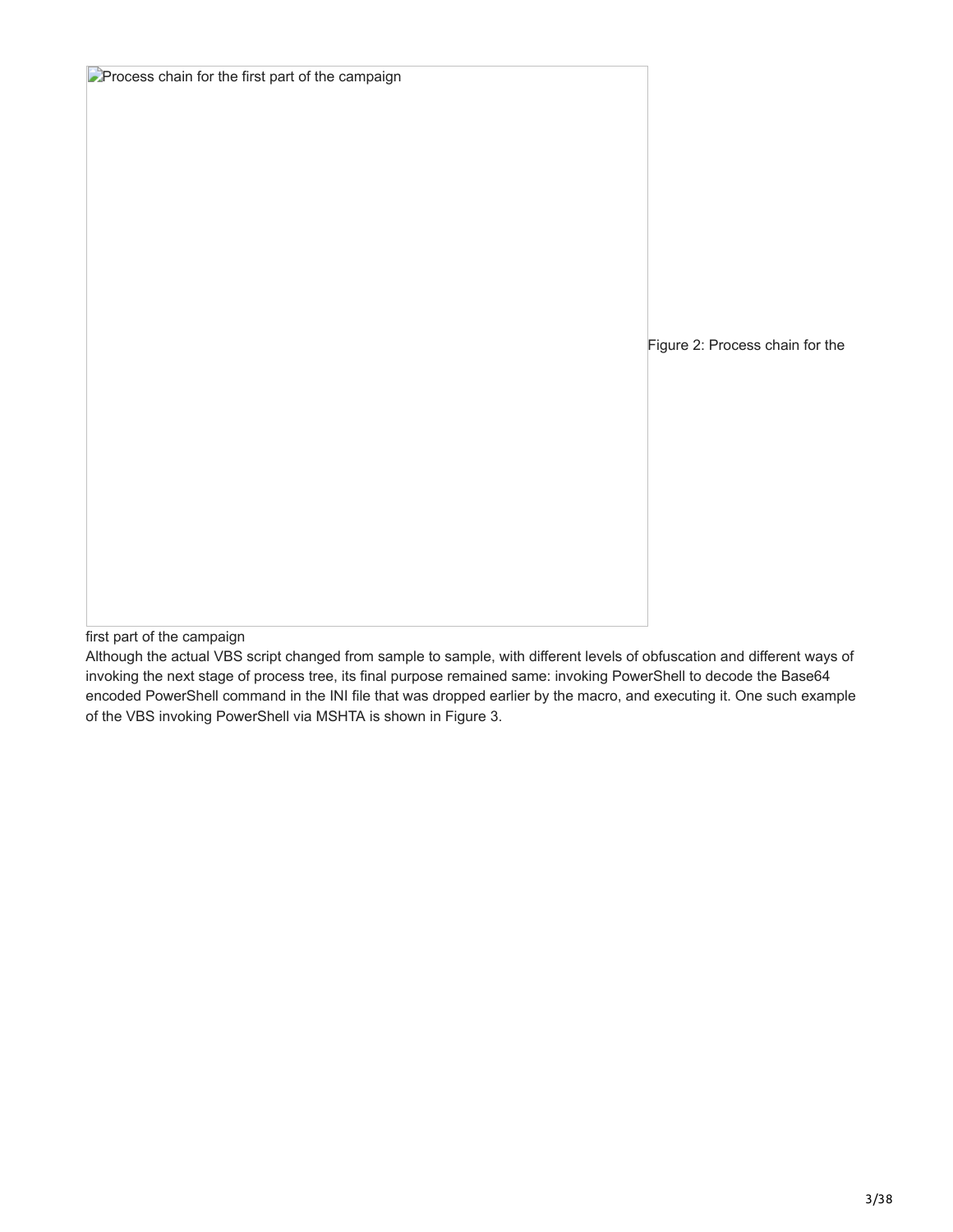| <b>EVBS invoking PowerShell via MSHTA</b> |                        |
|-------------------------------------------|------------------------|
|                                           |                        |
|                                           |                        |
|                                           |                        |
|                                           |                        |
|                                           |                        |
|                                           |                        |
|                                           |                        |
|                                           |                        |
|                                           | Figure 3: VBS invoking |
|                                           |                        |
|                                           |                        |
|                                           |                        |
|                                           |                        |
|                                           |                        |
|                                           |                        |
|                                           |                        |
|                                           |                        |
| PowerShell via MSHTA                      |                        |

The second part of the campaign (from Feb. 27, 2018, to March 5, 2018) used a new variant of the macro that does not use VBS for PowerShell code execution. Instead, it uses one of the recently disclosed code execution techniques leveraging INF and SCT files, which we will go on to explain later in the blog.

## **Infection Vector**

We believe the infection vector for all of the attacks involved in this campaign are macro-based documents sent as an email attachment. One such email that we were able to obtain was targeting users in Turkey, as shown in Figure 4.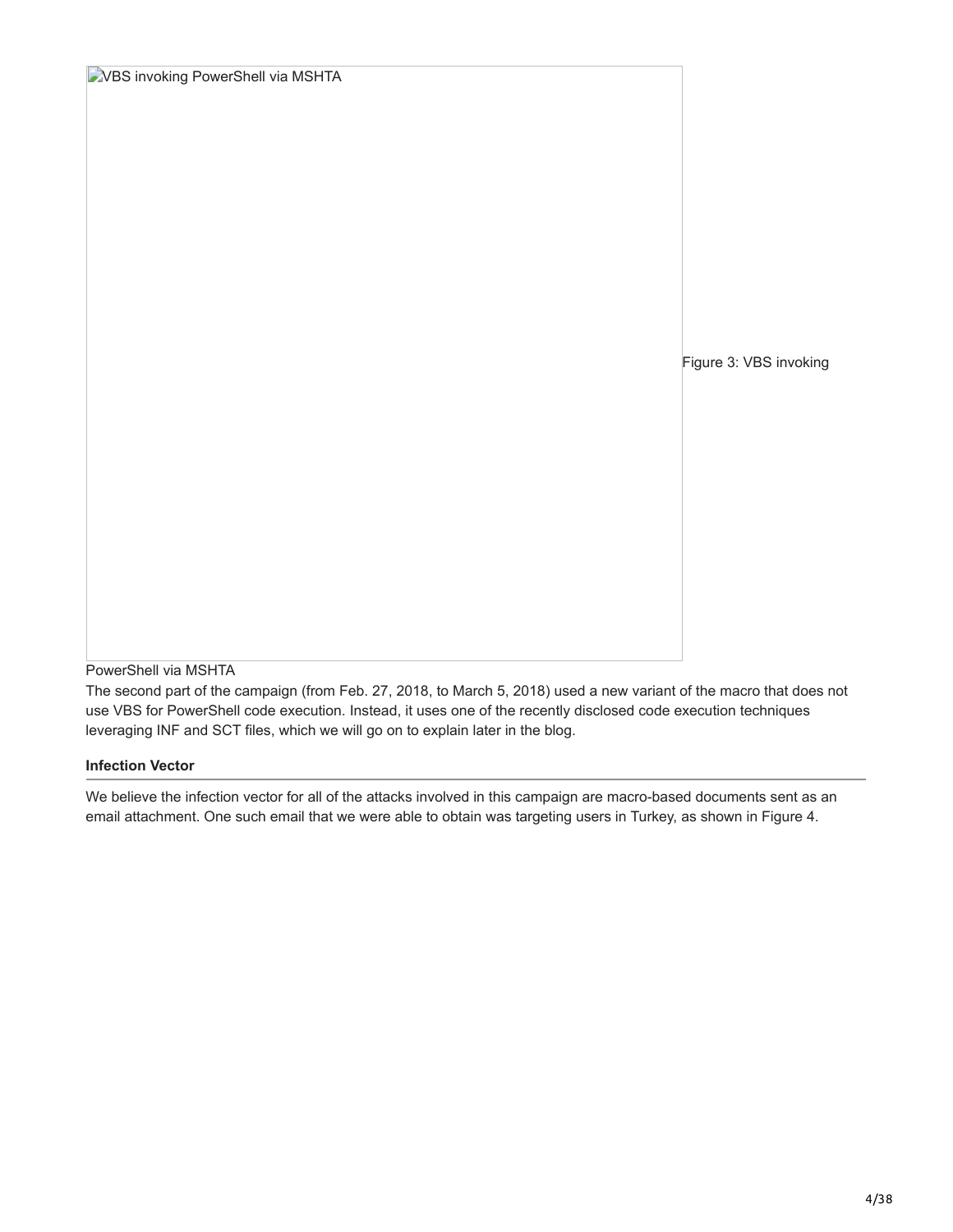| Sample spear phishing email containing macro-based document attachment |                                 |
|------------------------------------------------------------------------|---------------------------------|
|                                                                        | Figure 4: Sample spear phishing |
|                                                                        |                                 |

email containing macro-based document attachment

The malicious Microsoft Office attachments that we observed appear to have been specially crafted for individuals in four countries: Turkey, Pakistan, Tajikistan and India. What follows is four examples, and a complete list is available in the Indicators of Compromise section at the end of the blog.

Figure 5 shows a document purporting to be from the National Assembly of Pakistan.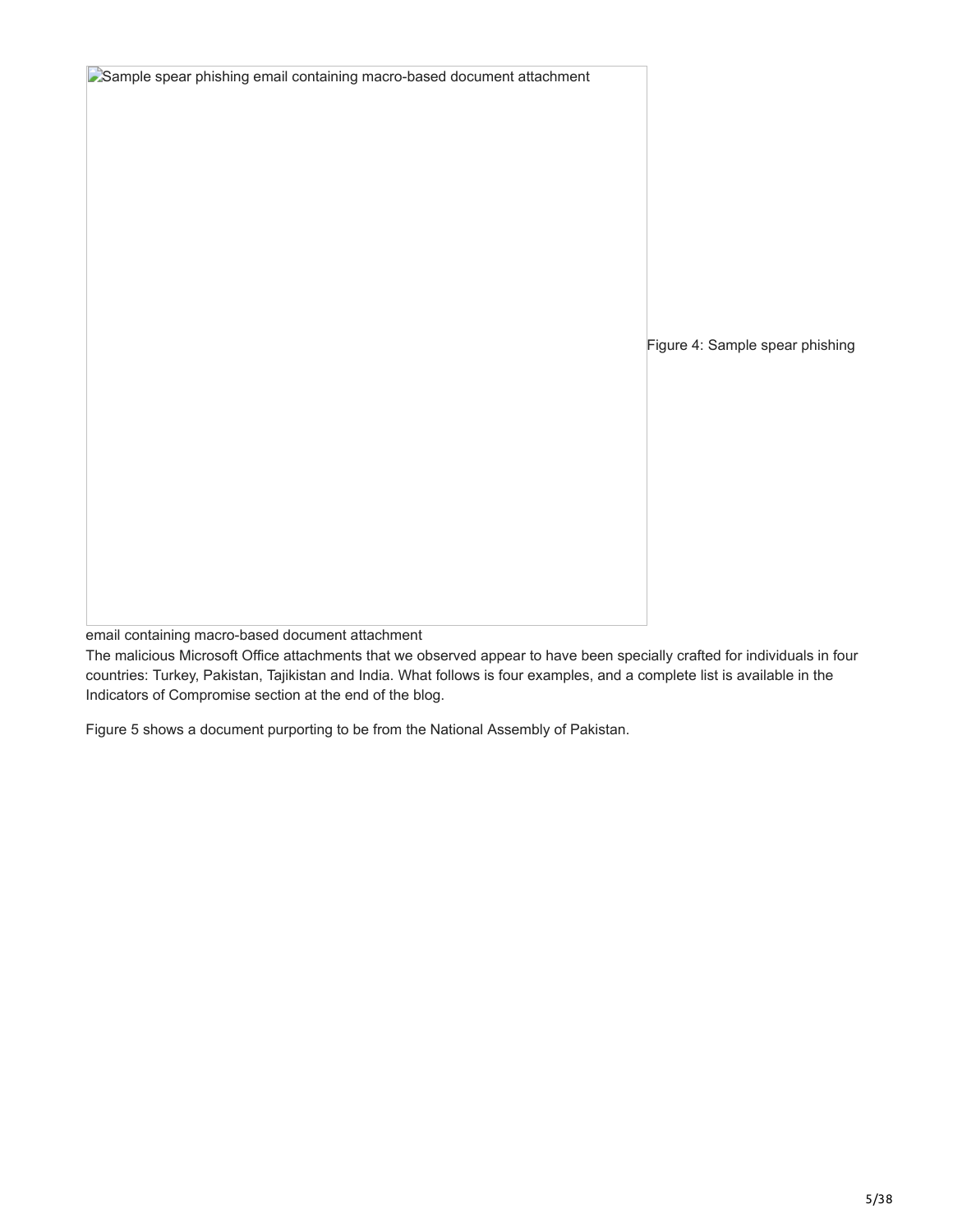| Document purporting to be from the National Assembly of Pakistan |                                  |
|------------------------------------------------------------------|----------------------------------|
|                                                                  |                                  |
|                                                                  |                                  |
|                                                                  |                                  |
|                                                                  |                                  |
|                                                                  |                                  |
|                                                                  |                                  |
|                                                                  |                                  |
|                                                                  |                                  |
|                                                                  |                                  |
|                                                                  |                                  |
|                                                                  | Figure 5: Document purporting to |
|                                                                  |                                  |
|                                                                  |                                  |
|                                                                  |                                  |
|                                                                  |                                  |
|                                                                  |                                  |
|                                                                  |                                  |
|                                                                  |                                  |
|                                                                  |                                  |
|                                                                  |                                  |
|                                                                  |                                  |

be from the National Assembly of Pakistan

A document purporting to be from the Turkish Armed Forces, with content written in the Turkish language, is shown in Figure 6.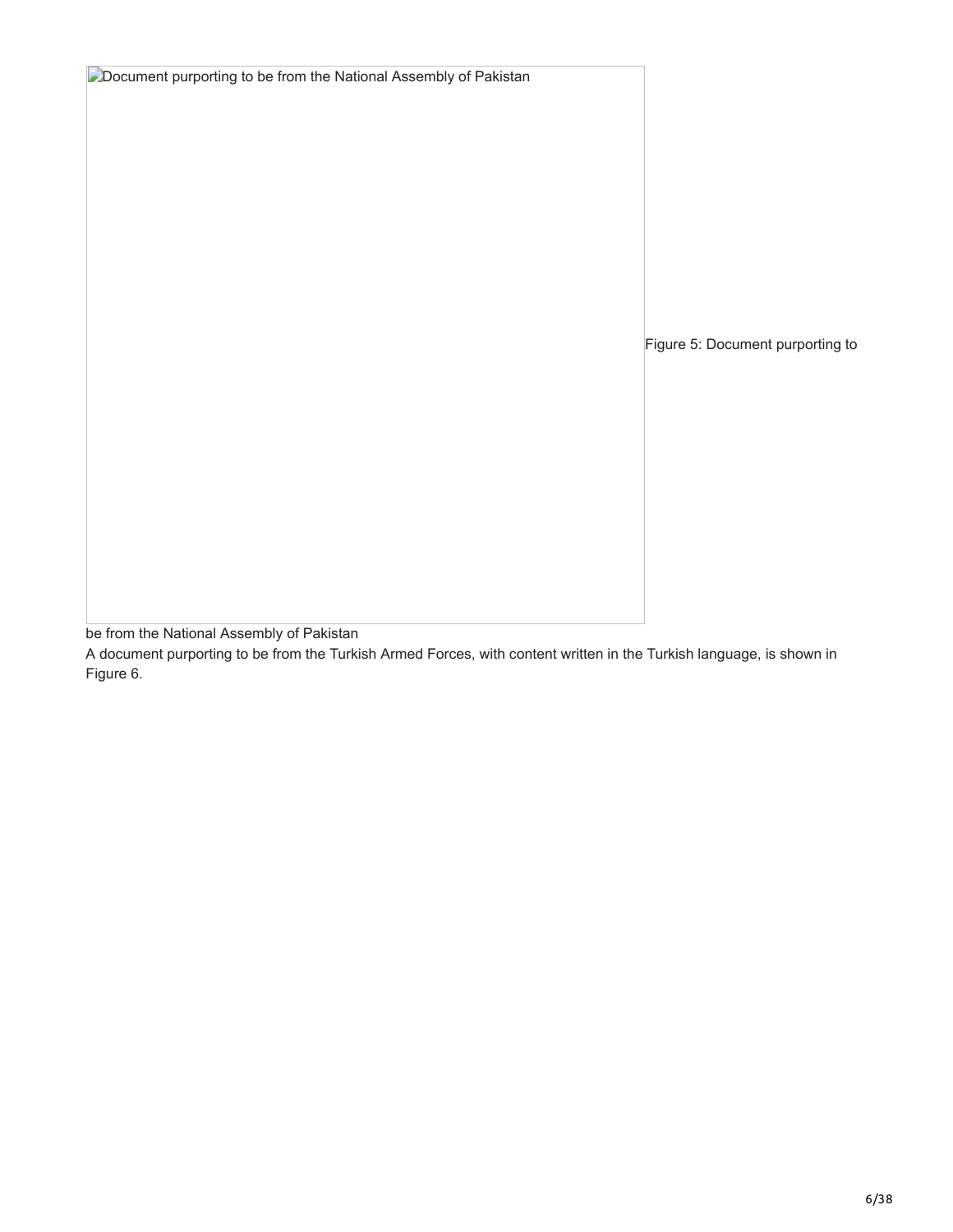| Document purporting to be from the Turkish Armed Forces |                                  |
|---------------------------------------------------------|----------------------------------|
|                                                         |                                  |
|                                                         |                                  |
|                                                         |                                  |
|                                                         |                                  |
|                                                         |                                  |
|                                                         |                                  |
|                                                         |                                  |
|                                                         | Figure 6: Document purporting to |
|                                                         |                                  |
|                                                         |                                  |
|                                                         |                                  |
|                                                         |                                  |
|                                                         |                                  |
|                                                         |                                  |
|                                                         |                                  |

be from the Turkish Armed Forces

A document purporting to be from the Institute for Development and Research in Banking Technology (established by the Reserve Bank of India) is shown in Figure 7.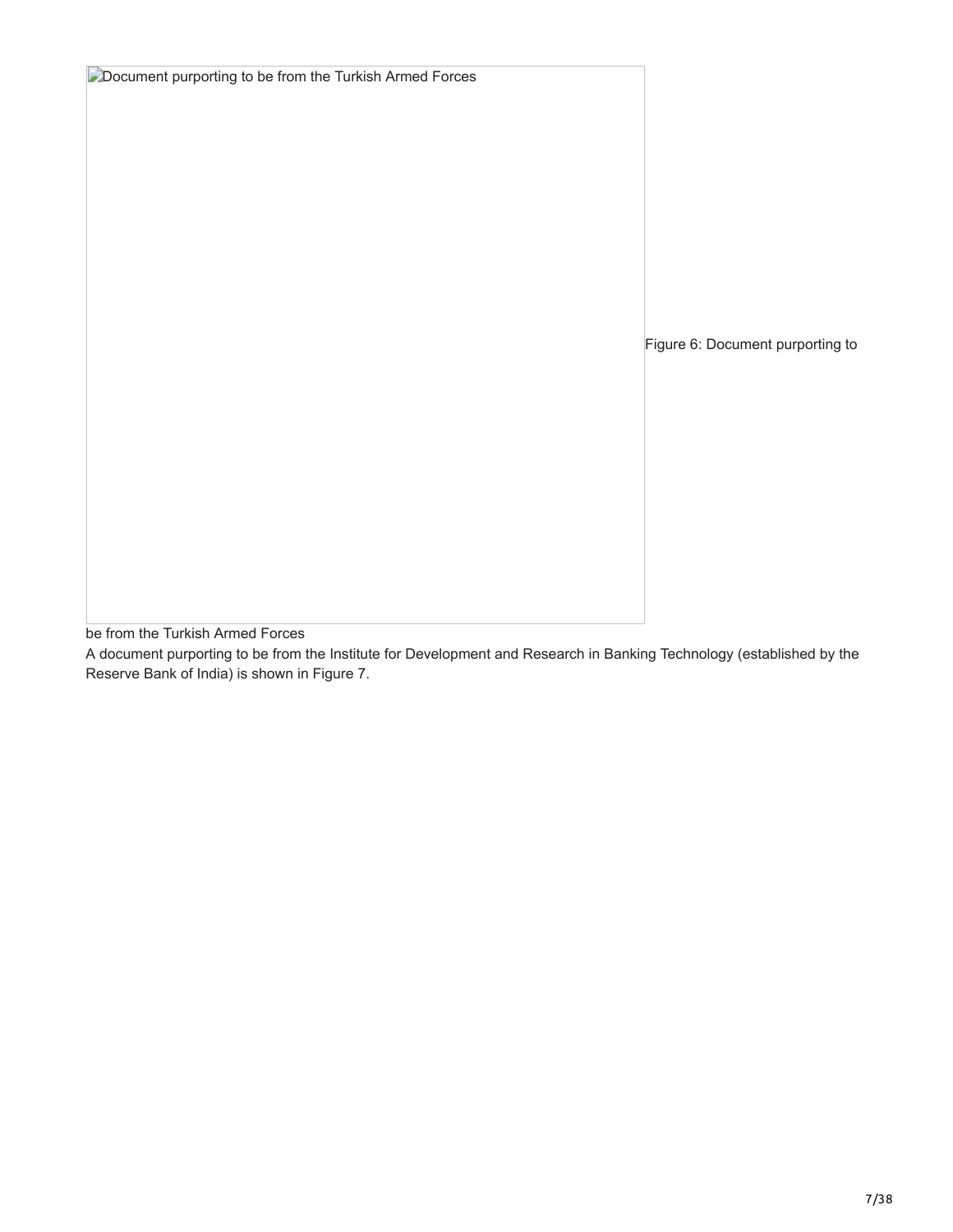| Document purporting to be from the Institute for Development and Research in<br><b>Banking Technology</b> |                                  |
|-----------------------------------------------------------------------------------------------------------|----------------------------------|
|                                                                                                           | Figure 7: Document purporting to |

be from the Institute for Development and Research in Banking Technology

Figure 8 shows a document written in Tajik that purports to be from the Ministry of Internal Affairs of the Republic of Tajikistan.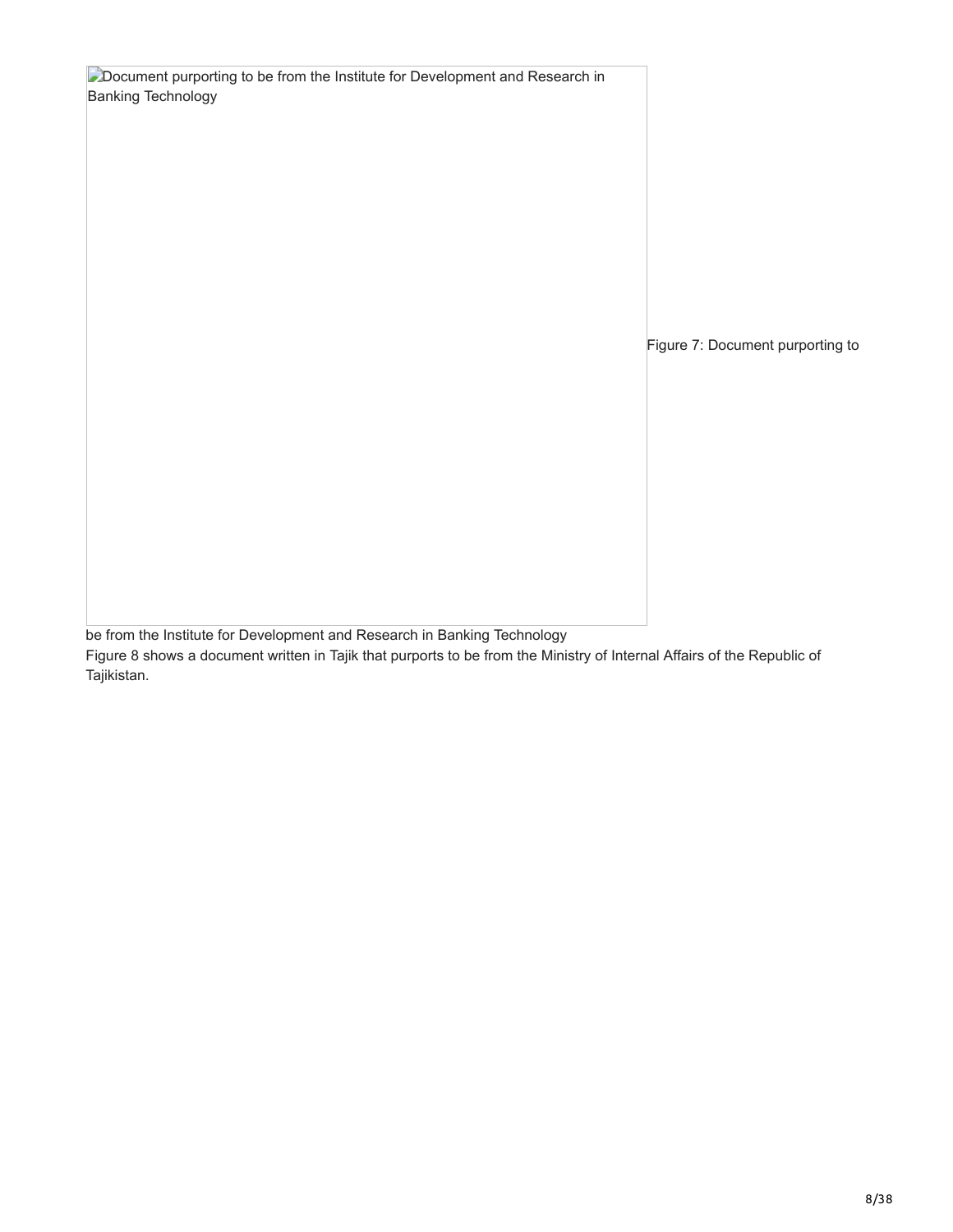| Document written in Tajik that purports to be from the Ministry of Internal Affairs of |                               |
|----------------------------------------------------------------------------------------|-------------------------------|
| the Republic of Tajikistan                                                             |                               |
|                                                                                        |                               |
|                                                                                        |                               |
|                                                                                        |                               |
|                                                                                        |                               |
|                                                                                        |                               |
|                                                                                        |                               |
|                                                                                        |                               |
|                                                                                        |                               |
|                                                                                        | Figure 8: Document written in |
|                                                                                        |                               |
|                                                                                        |                               |
|                                                                                        |                               |
|                                                                                        |                               |
|                                                                                        |                               |
|                                                                                        |                               |
|                                                                                        |                               |
|                                                                                        |                               |
|                                                                                        |                               |

Tajik that purports to be from the Ministry of Internal Affairs of the Republic of Tajikistan Each of these macro-based documents used similar techniques for code execution, persistence and communication with the command and control (C2) server.

### **Indirect Code Execution Through INF and SCT**

This [scriptlet code execution technique](https://bohops.com/2018/02/26/leveraging-inf-sct-fetch-execute-techniques-for-bypass-evasion-persistence/) leveraging INF and SCT files was recently discovered and documented in February 2018. The threat group in this recently observed campaign – TEMP.Zagros – weaponized their malware using the following techniques.

The macro in the Word document drops three files in a hard coded path: C:\programdata. Since the path is hard coded, the execution will only be observed in operating systems, Windows 7 and above. The following are the three files:

- **Defender.sct**  The malicious JavaScript based scriptlet file.
- DefenderService.inf TheINF file that is used to invoke the above scriptlet file.
- WindowsDefender.ini The Base64 encoded and obfuscated PowerShell script.

After dropping the three files, the macro will set the following registry key to achieve persistence:

### **\REGISTRY\USER\SID\Software\Microsoft\Windows\CurrentVersio**

 **n\Run\"WindowsDefenderUpdater"** = cmstp.exe /s c:\programdata\DefenderService.inf

Upon system restart, cmstp.exe will be used to execute the SCT file indirectly through the INF file. This is possible because inside the INF file we have the following section:

[UnRegisterOCXSection]

%11%\scrobj.dll,NI,c:/programdata/Defender.sct

That section gets indirectly invoked through the DefaultInstall SingleUser section of INF, as shown in Figure 9.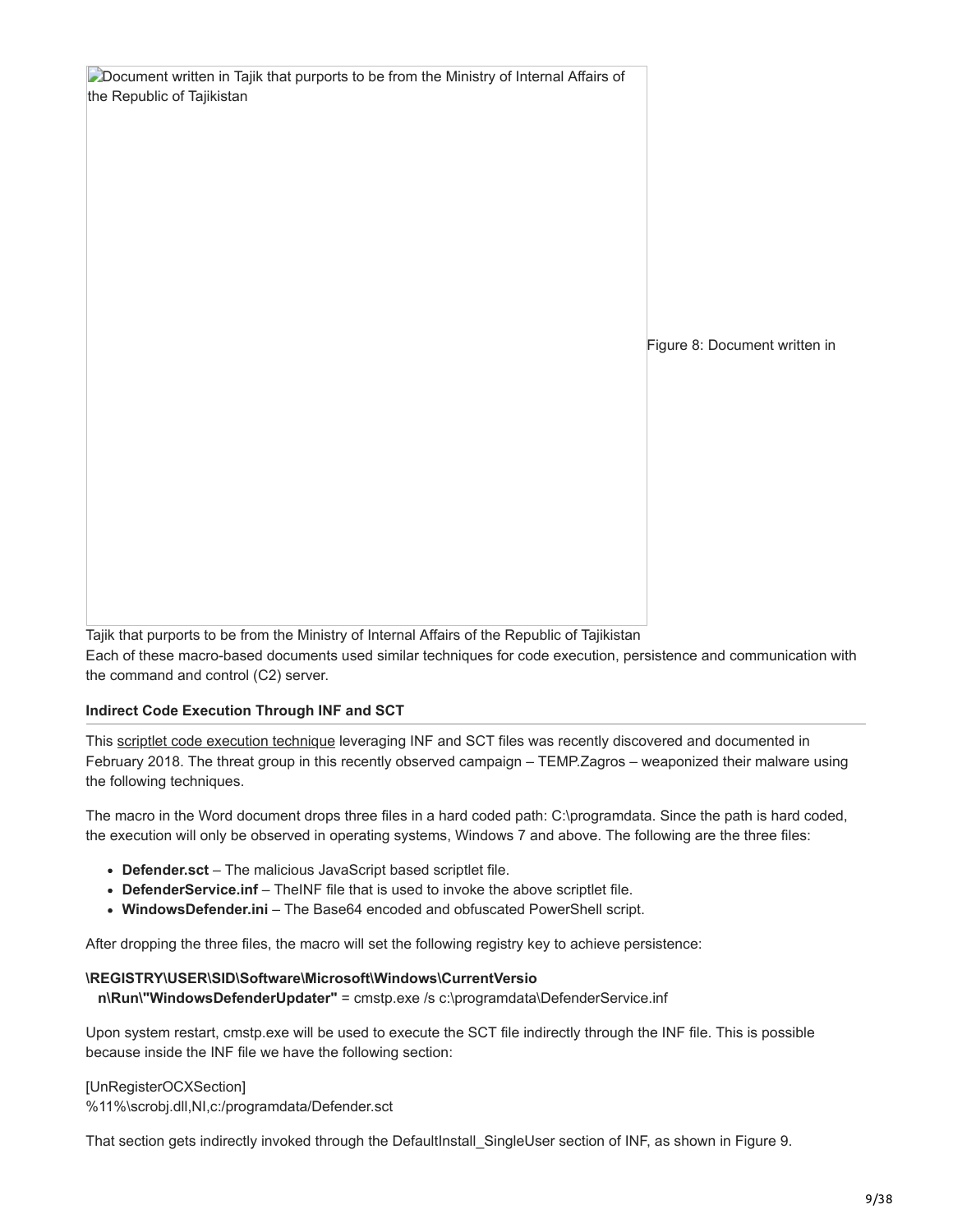Figure 9: Indirectly invoking SCT

through the DefaultInstall\_SingleUser section of INF

This method of code execution is performed in an attempt to evade security products. FireEye MVX and HX Endpoint Security technology successfully detect this code execution technique.

## **SCT File Analysis**

The code of the Defender.sct file is an obfuscated JavaScript. The main function performed by the SCT file is to Base64 decode the contents of WindowsDefender.ini file and execute the decoded PowerShell Script using the following command line:

powershell.exe -exec Bypass -c iex([System.Text.Encoding]::Unicode.GetString([System.Convert]::FromBase64String((get-content C:\\ProgramData\\WindowsDefender.ini)

The rest of the malicious activities are performed by the PowerShell Script.

**Indirectly invoking SCT through the DefaultInstall\_SingleUser section of INF** 

## **PowerShell File Analysis**

The PowerShell script employs several layers of obfuscation to hide its actual functionality. In addition to obfuscation techniques, it also has the ability to detect security tools on the analysis machine, and can also shut down the system if it detects the presence of such tools.

Some of the key obfuscation techniques used are:

**Character Replacement:** Several instances of character replacement and string reversing techniques (Figure 10) make analysis difficult.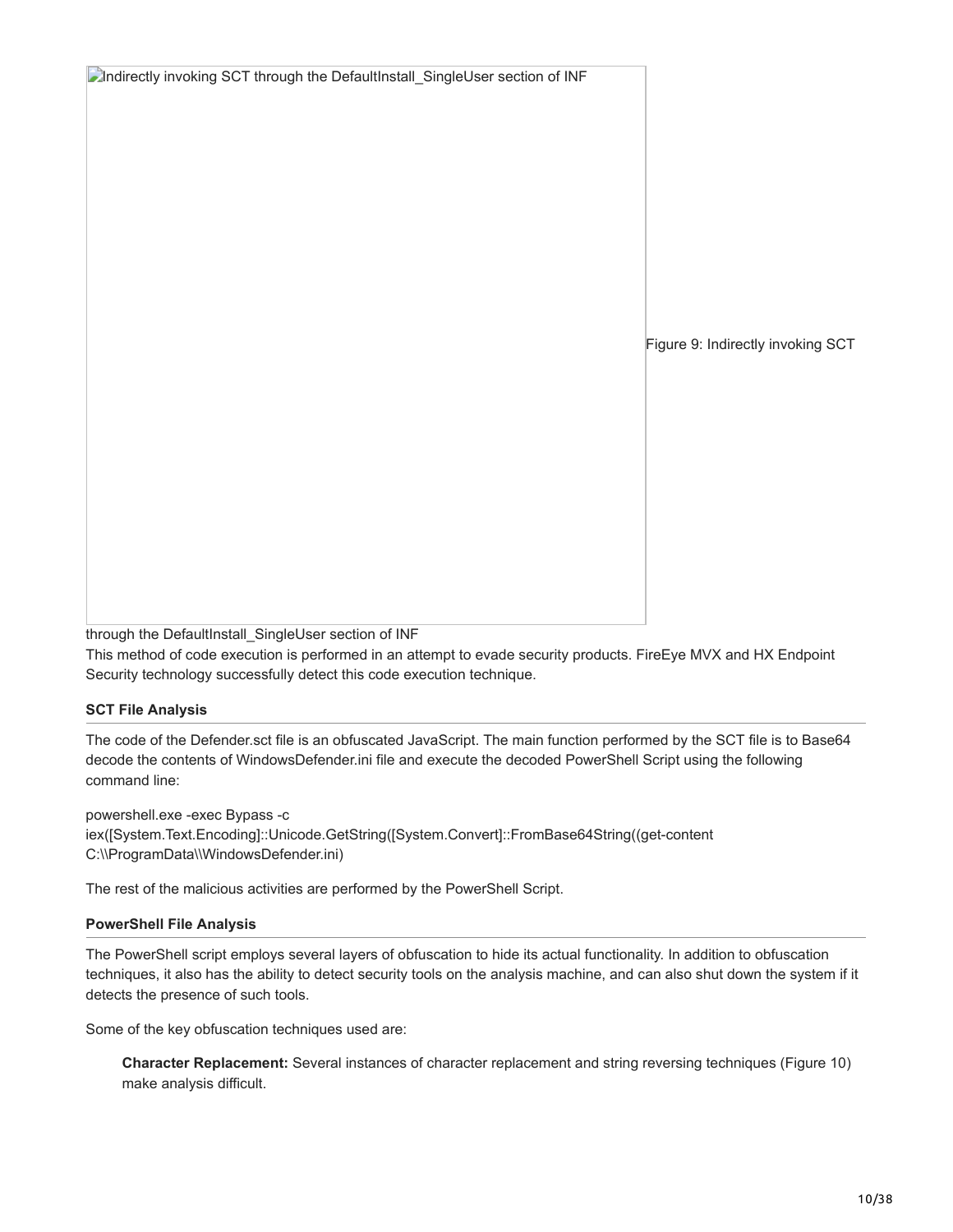| Character replacement and string reversing techniques |                                  |
|-------------------------------------------------------|----------------------------------|
|                                                       |                                  |
|                                                       |                                  |
|                                                       |                                  |
|                                                       |                                  |
|                                                       |                                  |
|                                                       |                                  |
|                                                       |                                  |
|                                                       |                                  |
|                                                       |                                  |
|                                                       |                                  |
|                                                       | Figure 10: Character replacement |
|                                                       |                                  |
|                                                       |                                  |
|                                                       |                                  |
|                                                       |                                  |
|                                                       |                                  |
|                                                       |                                  |
|                                                       |                                  |
|                                                       |                                  |
|                                                       |                                  |
|                                                       |                                  |

and string reversing techniques

- **PowerShell Environment Variables:** Nowadays, malware authors commonly mask critical strings such as "IEX" using environment variables. Some of the instances used in this script are:
	- \$eNv:puBLic[13]+\$ENv:pUBLIc[5]+'x'
	- (\$ENV:cOMsPEC[4,26,25]-jOin'')
- **XOR encoding:** The biggest section of the PowerShell script is XOR encoded using a single byte key, as shown in Figure 11.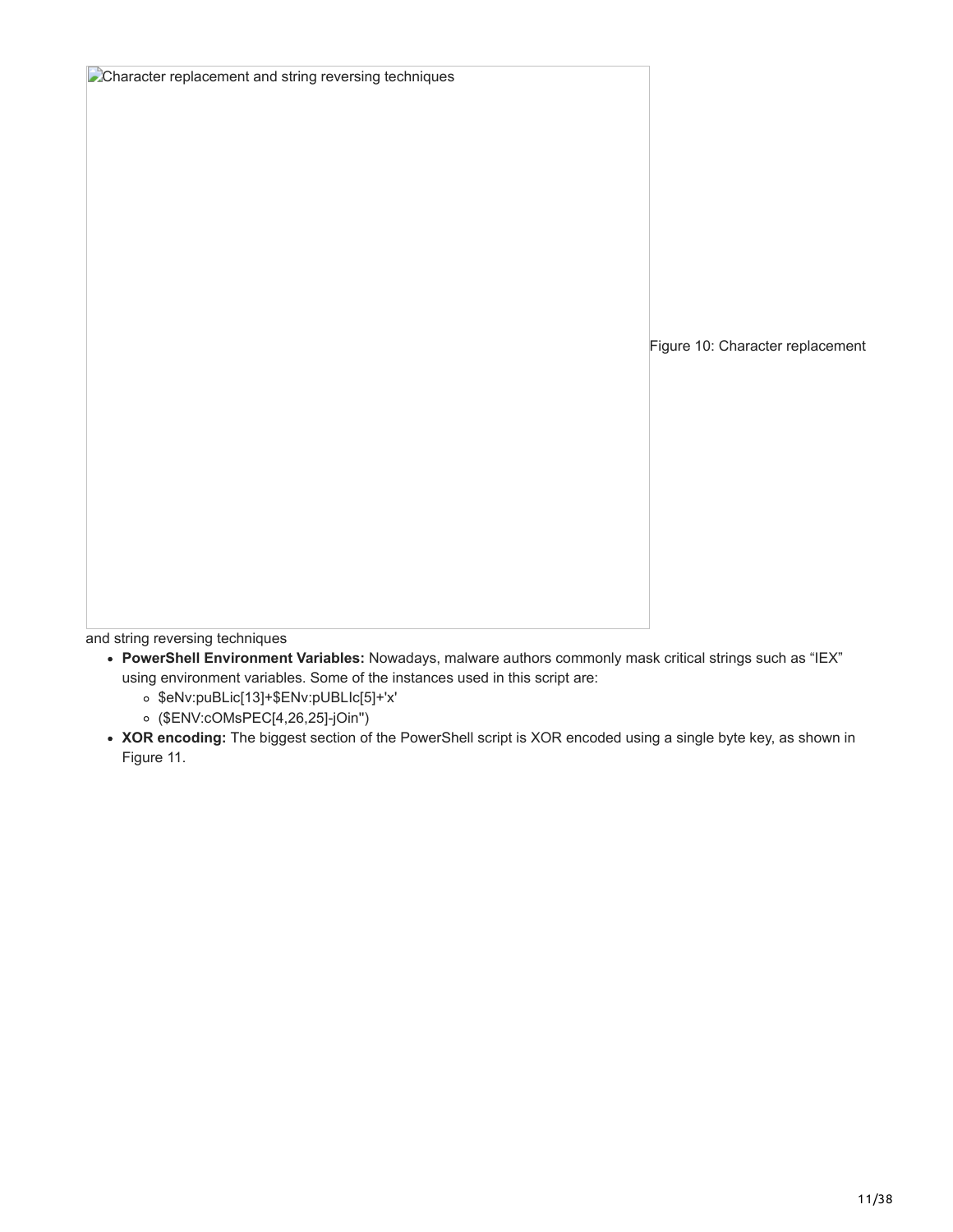| PowerShell script is XOR encoded using a single byte key |                                 |
|----------------------------------------------------------|---------------------------------|
|                                                          |                                 |
|                                                          |                                 |
|                                                          |                                 |
|                                                          |                                 |
|                                                          |                                 |
|                                                          |                                 |
|                                                          |                                 |
|                                                          |                                 |
|                                                          | Figure 11: PowerShell script is |
|                                                          |                                 |
|                                                          |                                 |
|                                                          |                                 |
|                                                          |                                 |
|                                                          |                                 |
|                                                          |                                 |
|                                                          |                                 |
|                                                          |                                 |
|                                                          |                                 |

XOR encoded using a single byte key

After deobfuscating the contents of the PowerShell Script, we can divide it into three sections.

#### Section 1

The first section of the PowerShell script is responsible for setting different key variables that are used by the remaining sections of the PowerShell script, especially the following variables:

- TEMpPAtH = "C:\ProgramData\" (the path used for storing the temp files)
- Get vAlIdIP = <https://api.ipify.org/> (used to get the public IP address of the machine)
- FIlENAmePATHP = WindowsDefender.ini (file used to store Powershell code)
- $\bullet$  PRIVAtE = Private Key exponents
- PUbLIc = Public Key exponents
- Hklm = "HKLM:\Software\"
- Hkcu = "HKCU:\Software\"
- ValuE = "kaspersky"
- SYSID
- DrAGon\_MidDLe = [array of proxy URLs]

Among those variables, there is one variable of particular interest, **DrAGon\_MidDLe**, which stores the list of proxy URLs (detailed at the end of the blog in the Network Indicators portion of the Indicators of Compromise section) that will be used to interact with the C2 server, as shown in Figure 12.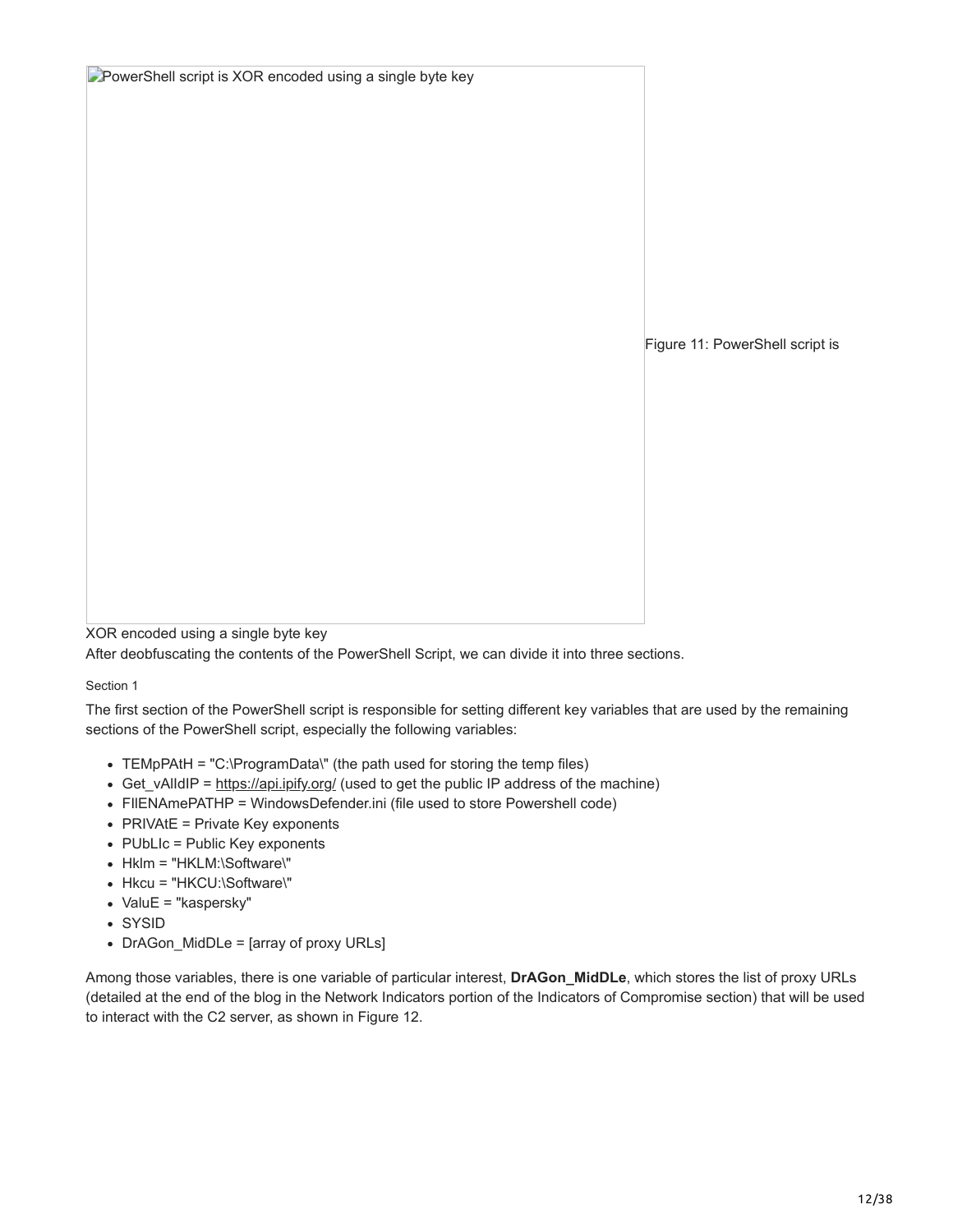| DrAGon_MidDLe stores the list of proxy URLs used to interact with C2 server |                          |
|-----------------------------------------------------------------------------|--------------------------|
|                                                                             |                          |
|                                                                             |                          |
|                                                                             |                          |
|                                                                             |                          |
|                                                                             |                          |
|                                                                             |                          |
|                                                                             |                          |
|                                                                             |                          |
|                                                                             | Figure 12: DrAGon_MidDLe |
|                                                                             |                          |
|                                                                             |                          |
|                                                                             |                          |
|                                                                             |                          |
|                                                                             |                          |
|                                                                             |                          |
|                                                                             |                          |
|                                                                             |                          |
|                                                                             |                          |
|                                                                             |                          |

stores the list of proxy URLs used to interact with C2 server Section 2

The second section of the PowerShell script has the ability to perform encryption and decryption of messages that are exchanged between the system and the C2 server. The algorithm used for encryption and decryption is RSA, which leverages the public and private key exponents included in Section 1 of the PowerShell script.

Section 3

The third section of the PowerShell script is the biggest section and has a wide variety of functionalities.

During analysis, we observed a code section where a message written in Chinese and hard coded in the script will be printed in the case of an error while connecting to the C2 server: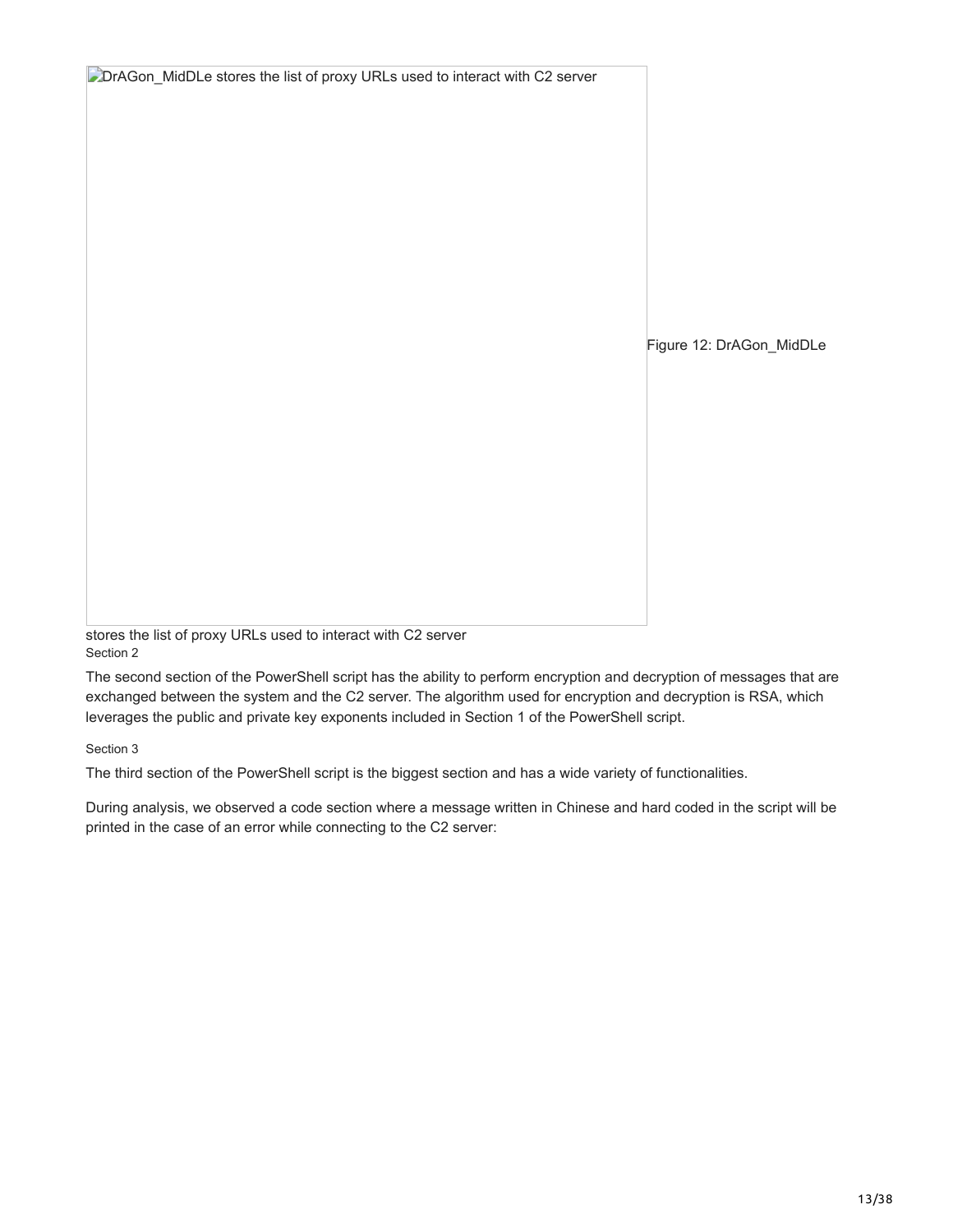The English translation for this message is: "Cannot connect to website, please wait for dragon".

Other functionalities provided by this section of the PowerShell Script are as follows:

Retrieves the following data from the system by leveraging Windows Management Instrumentation (WMI) queries and environment variables:

- IP Address from Network Adapter Configuration
- OS Name
- OS Architecture
- Computer Name
- Computer Domain Name
- Username

All of this data is concatenated and formatted as shown in Figure 13.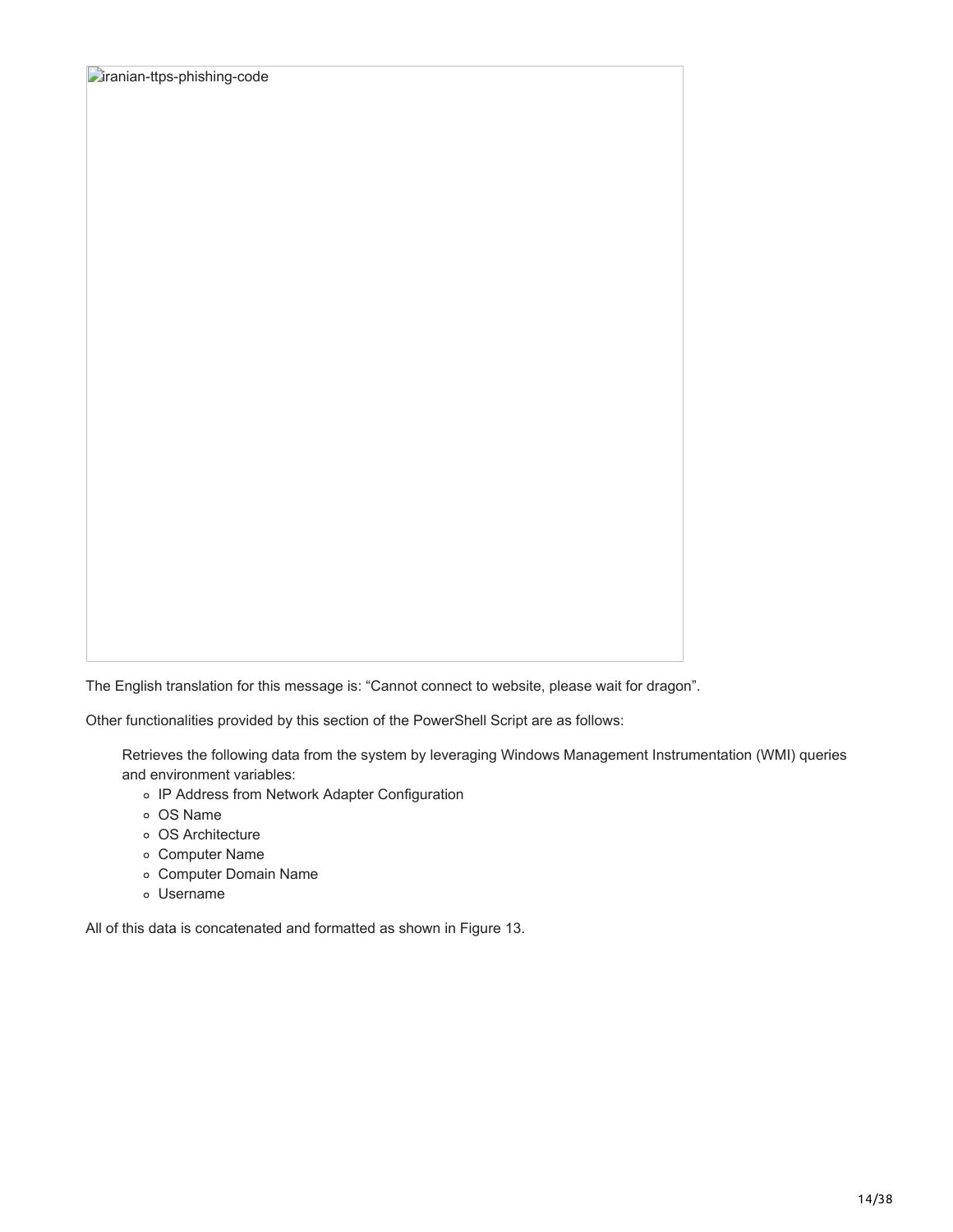| Concatenated and formatted data retrieved by PowerShell script |                             |
|----------------------------------------------------------------|-----------------------------|
|                                                                |                             |
|                                                                | Figure 13: Concatenated and |
|                                                                |                             |
|                                                                |                             |

formatted data retrieved by PowerShell script

Register the victim's machine to the C2 server by sending the REGISTER command to the server. In response, if the status is OK, then a TOKEN is received from the C2 server that is used to synchronize the activities between the victim's machine and the C2 server.

While sending to the C2 server, the data is formatted as follows:

@{SYSINFO = \$get.ToString(); ACTION = "REGISTER";}

Ability to take screenshots.

Checks for the presence of security tools (detailed in the Appendix) and if any of these security tools are discovered, then the system will be shut down, as shown in Figure 14.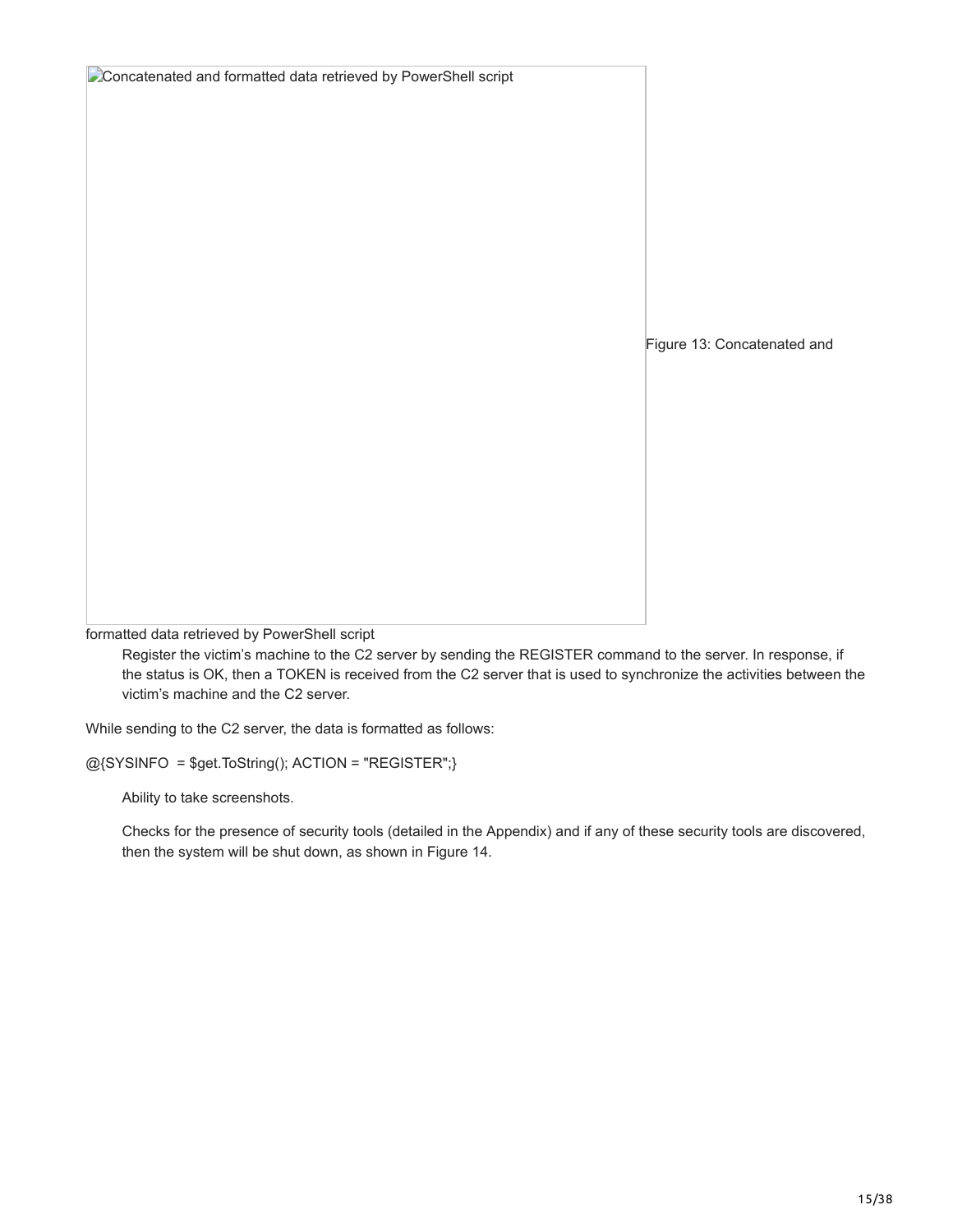| <b>E</b> System shut down upon discovery of security tools |                             |
|------------------------------------------------------------|-----------------------------|
|                                                            |                             |
|                                                            |                             |
|                                                            |                             |
|                                                            |                             |
|                                                            |                             |
|                                                            |                             |
|                                                            |                             |
|                                                            |                             |
|                                                            |                             |
|                                                            |                             |
|                                                            |                             |
|                                                            | Figure 14: System shut down |
|                                                            |                             |
|                                                            |                             |
|                                                            |                             |
|                                                            |                             |
|                                                            |                             |
|                                                            |                             |
|                                                            |                             |
|                                                            |                             |

upon discovery of security tools

Ability to receive PowerShell script from the C2 server and execute on the machine. Several techniques are employed for executing the PowerShell code:

If command starts with "excel", then it leverages DDEInitiate Method of Excel.Appilcation to execute the code: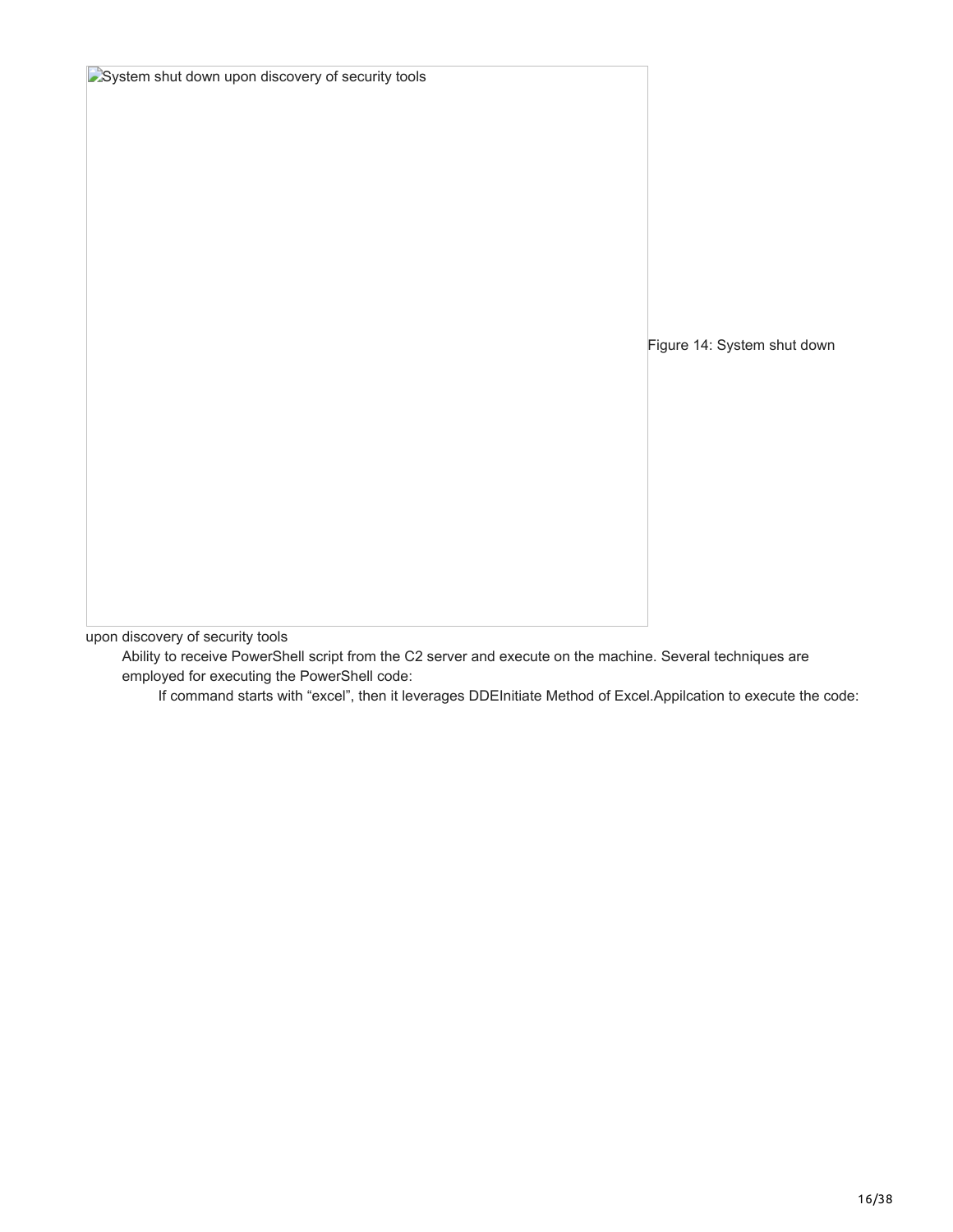If the command starts with "outlook", then it leverages Outlook.Application and MSHTA to execute the code: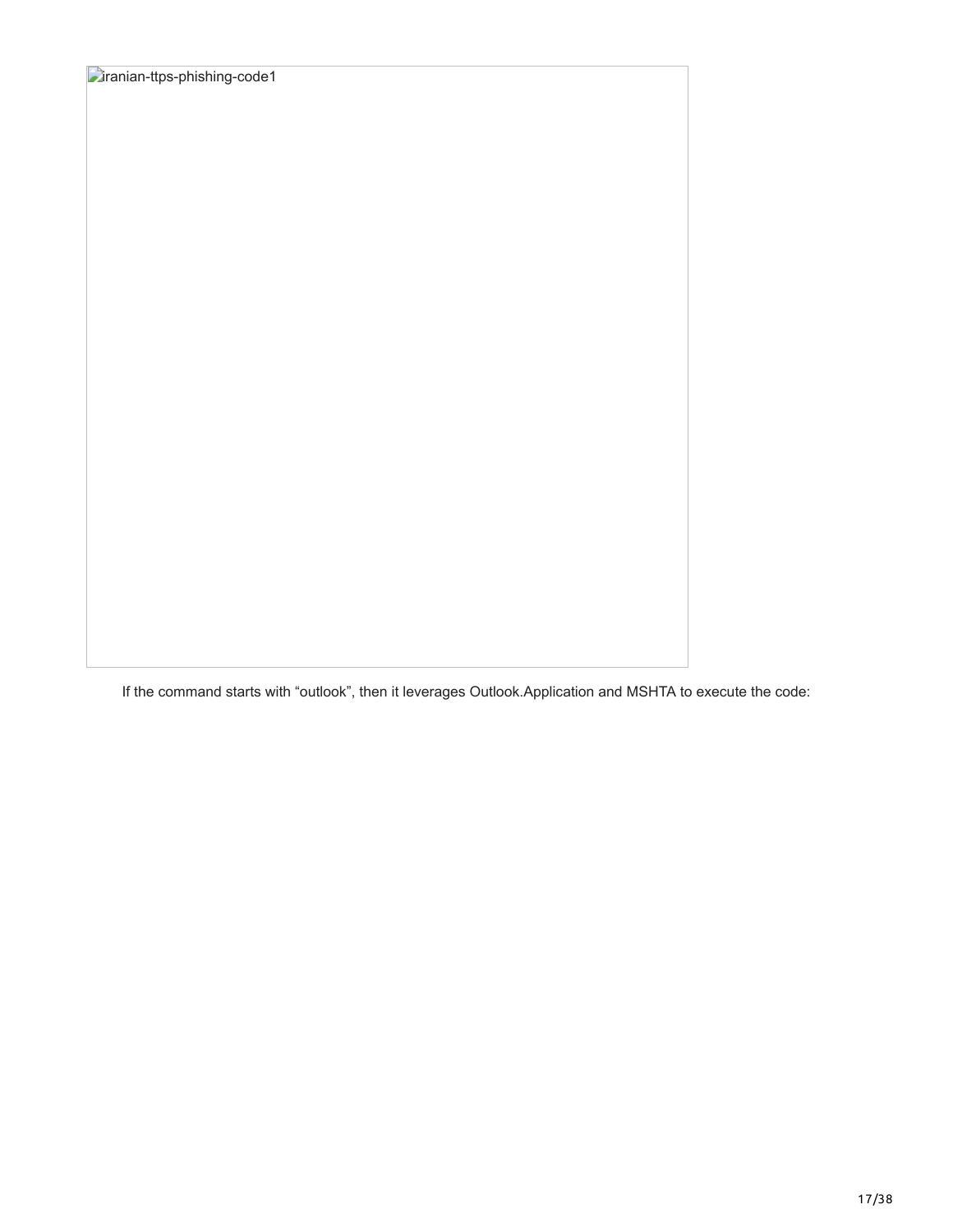If the command starts with "risk", then execution is performed through DCOM object: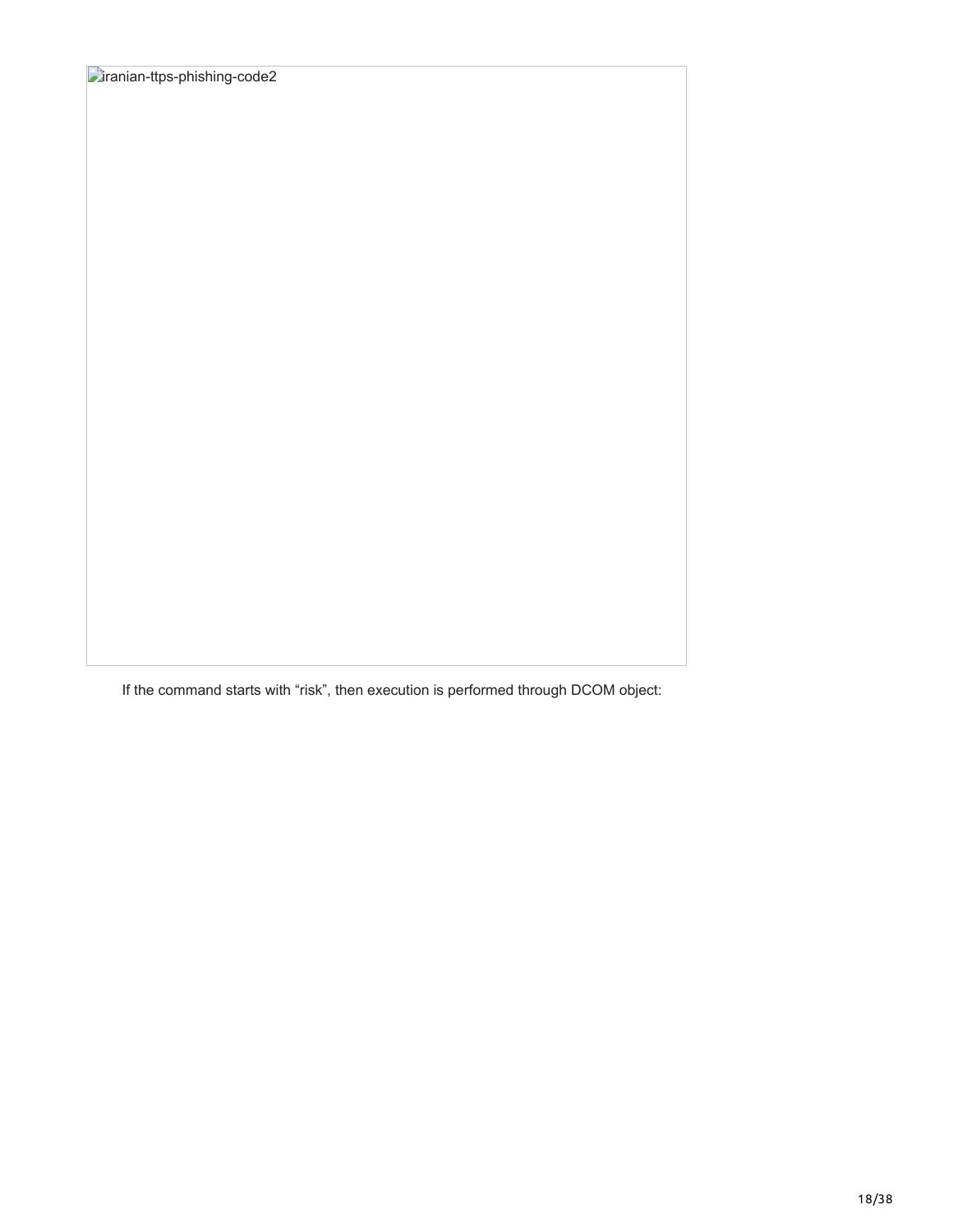File upload functionality.

Ability to disable Microsoft Office Protected View (as shown in Figure 15) by setting the following keys in the Windows Registry:

- DisableAttachmentsInPV
- DisableInternetFilesInPV
- DisableUnsafeLocationsInPV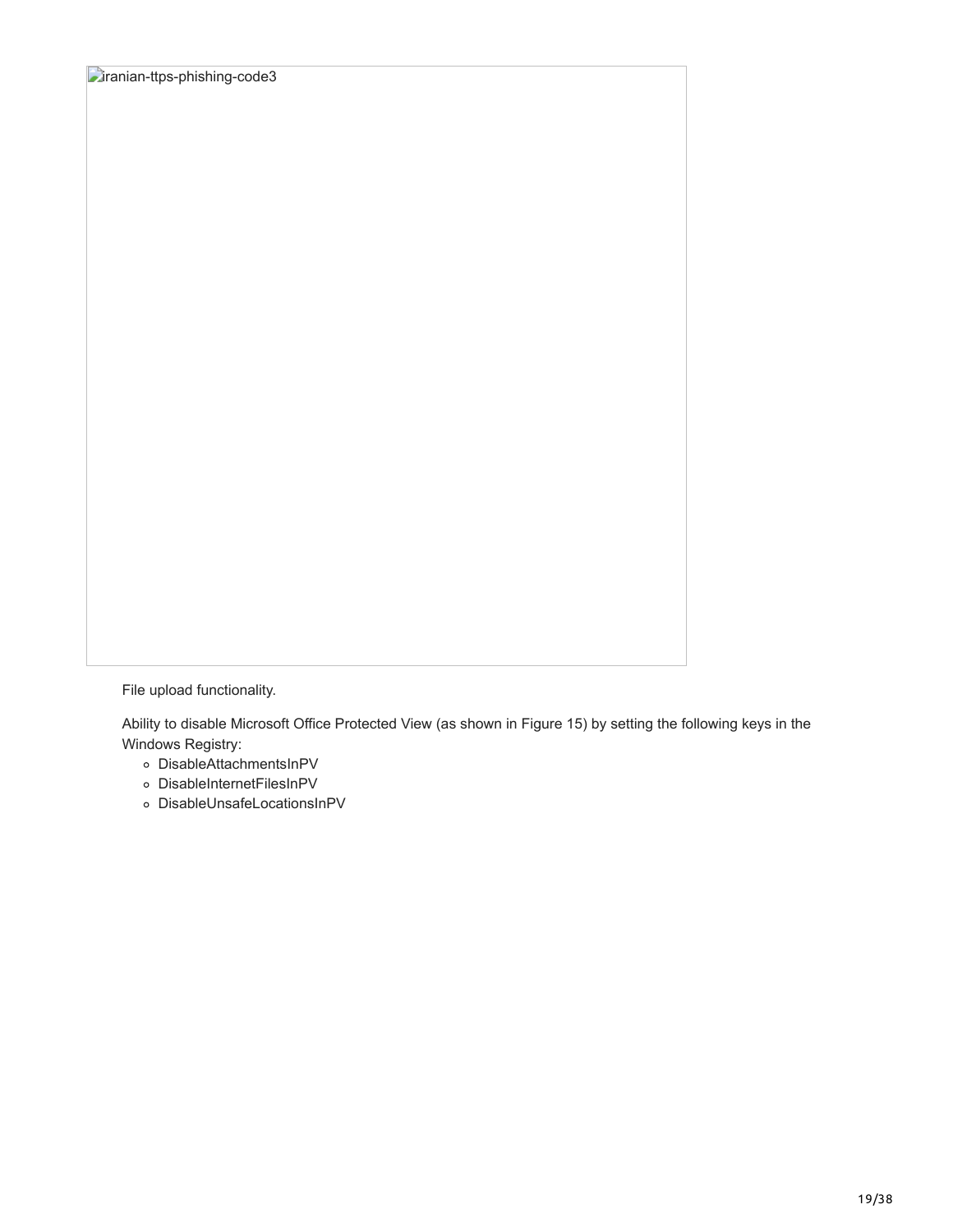| <b>Disabling Microsoft Office Protected View</b> |                                |
|--------------------------------------------------|--------------------------------|
|                                                  |                                |
|                                                  |                                |
|                                                  |                                |
|                                                  |                                |
|                                                  |                                |
|                                                  |                                |
|                                                  |                                |
|                                                  |                                |
|                                                  |                                |
|                                                  | Figure 15: Disabling Microsoft |
|                                                  |                                |
|                                                  |                                |
|                                                  |                                |
|                                                  |                                |
|                                                  |                                |
|                                                  |                                |
|                                                  |                                |
|                                                  |                                |
|                                                  |                                |
|                                                  |                                |

Office Protected View

Ability to remotely reboot or shut down or clean the system based on the command received from the C2 server, as shown in Figure 16.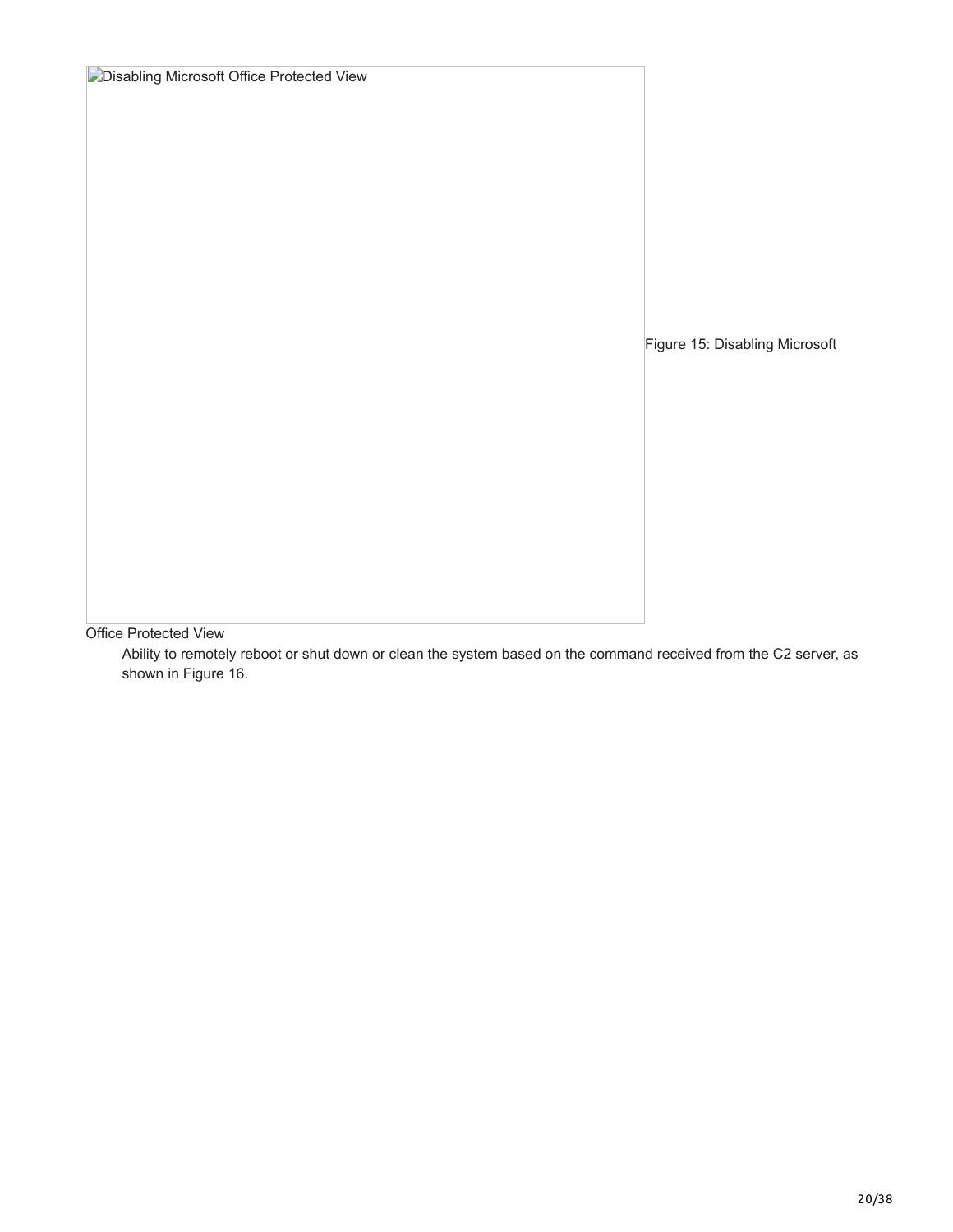Figure 16: Reboot, shut down and

clean commands

Ability to sleep for a given number of seconds.

**Reboot, shut down and clean commands** 

The following table summarizes the main C2 commands supported by this PowerShell Script.

## **C2 Command Purpose**

| reboot     | Reboot the system using shutdown command                                       |
|------------|--------------------------------------------------------------------------------|
| shutdown   | Shut down the system using shutdown command                                    |
| clean      | Wipe the Drives, $C:\setminus$ , $D:\setminus$ , $E:\setminus$ , $F:\setminus$ |
| screenshot | Take a screenshot of the System                                                |
| upload     | Encrypt and upload the information from the system                             |
| excel      | Leverage Excel.Application COM object for code execution                       |
| outlook    | Leverage Outlook. Application COM object for code execution                    |
| risk       | Leverage DCOM object for code execution                                        |

#### **Conclusion**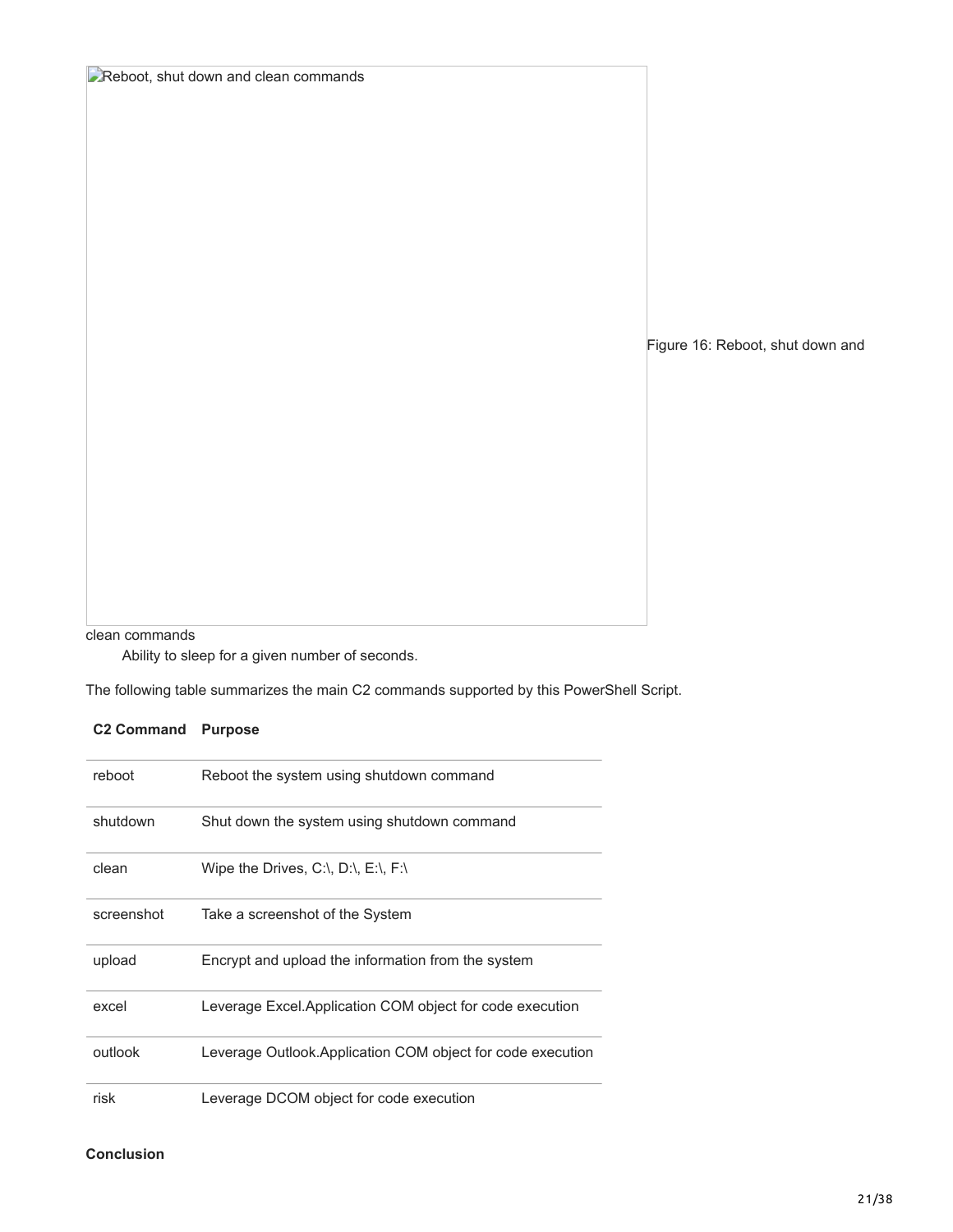This activity shows us that TEMP.Zagros stays up-to-date with the latest code execution and persistence mechanism techniques, and that they can quickly leverage these techniques to update their malware. By combining multiple layers of obfuscation, they deter the process of reverse engineering and also attempt to evade security products.

Users can protect themselves from such attacks by disabling Office macros in their settings and also by being more vigilant when enabling macros (especially when prompted) in documents, even if such documents are from seemingly trusted sources.

#### **Indicators of Compromise**

Macro based Documents and Hashes

| <b>SHA256 Hash</b>                                               | <b>Filename</b>                         | <b>Targeted</b><br><b>Region</b> |
|------------------------------------------------------------------|-----------------------------------------|----------------------------------|
| eff78c23790ee834f773569b52cddb01dc3c4dd9660f5a476af044ef6fe73894 | na.doc                                  | Pakistan                         |
| 76e9988dad0278998861717c774227bf94112db548946ef617bfaa262cb5e338 | Invest in Turkey.doc                    | Turkey                           |
| 6edc067fc2301d7a972a654b3a07398d9c8cbe7bb38d1165b80ba4a13805e5ac | güvenlik yönergesi. .doc                | Turkey                           |
| 009cc0f34f60467552ef79c3892c501043c972be55fe936efb30584975d45ec0 | idrbt.doc                               | India                            |
| 18479a93fc2d5acd7d71d596f27a5834b2b236b44219bb08f6ca06cf760b74f6 | Türkiye Cumhuriyeti Kimlik<br>Karti.doc | Turkey                           |
| 3da24cd3af9a383b731ce178b03c68a813ab30f4c7c8dfbc823a32816b9406fb | <b>Turkish Armed Forces.doc</b>         | Turkey                           |
| 9038ba1b7991ff38b802f28c0e006d12d466a8e374d2f2a83a039aabcbe76f5c | na.gov.pk.doc                           | Pakistan                         |
| 3b1d8dcbc8072b1ec10f5300c3ea9bb20db71bd8fa443d97332790b74584a115 | MVD-FORM-1800.doc                       | Tajikistan                       |
| cee801b7a901eb69cd166325ed3770daffcd9edd8113a961a94c8b9ddf318c88 | KEGM-CyberAttack.doc                    | Turkey                           |
| 1ee9649a2f9b2c8e0df318519e2f8b4641fd790a118445d7a0c0b3c02b1ba942 | IL-1801.doc                             | Turkey                           |
| aa60c1fae6a0ef3b9863f710e46f0a7407cf0feffa240b9a4661a4e8884ac627 | kiyiemniyeti.doc                        | Turkey                           |
| 93745a6605a77f149471b41bd9027390c91373558f62058a7333eb72a26faf84 | TCELL-S1-M.doc                          | Tajikistan                       |
| c87799cce6d65158da97aa31a5160a0a6b6dd5a89dea312604cc66ed5e976cc9 | egm-1.doc                               | Turkey                           |
| 2cea0b740f338c513a6390e7951ff3371f44c7c928abf14675b49358a03a5d13 | Connectel .pk.doc                       | Pakistan                         |
| 18cf5795c2208d330bd297c18445a9e25238dd7f28a1a6ef55e2a9239f5748cd | gßvenlik yÜnergesi .doc                 | Turkey                           |
| 153117aa54492ca955b540ac0a8c21c1be98e9f7dd8636a36d73581ec1ddcf58 | MIT.doc                                 | Turkey                           |
| d07d4e71927cab4f251bcc216f560674c5fb783add9c9f956d3fc457153be025 | Gvenlik Ynergesi.doc                    | Turkey                           |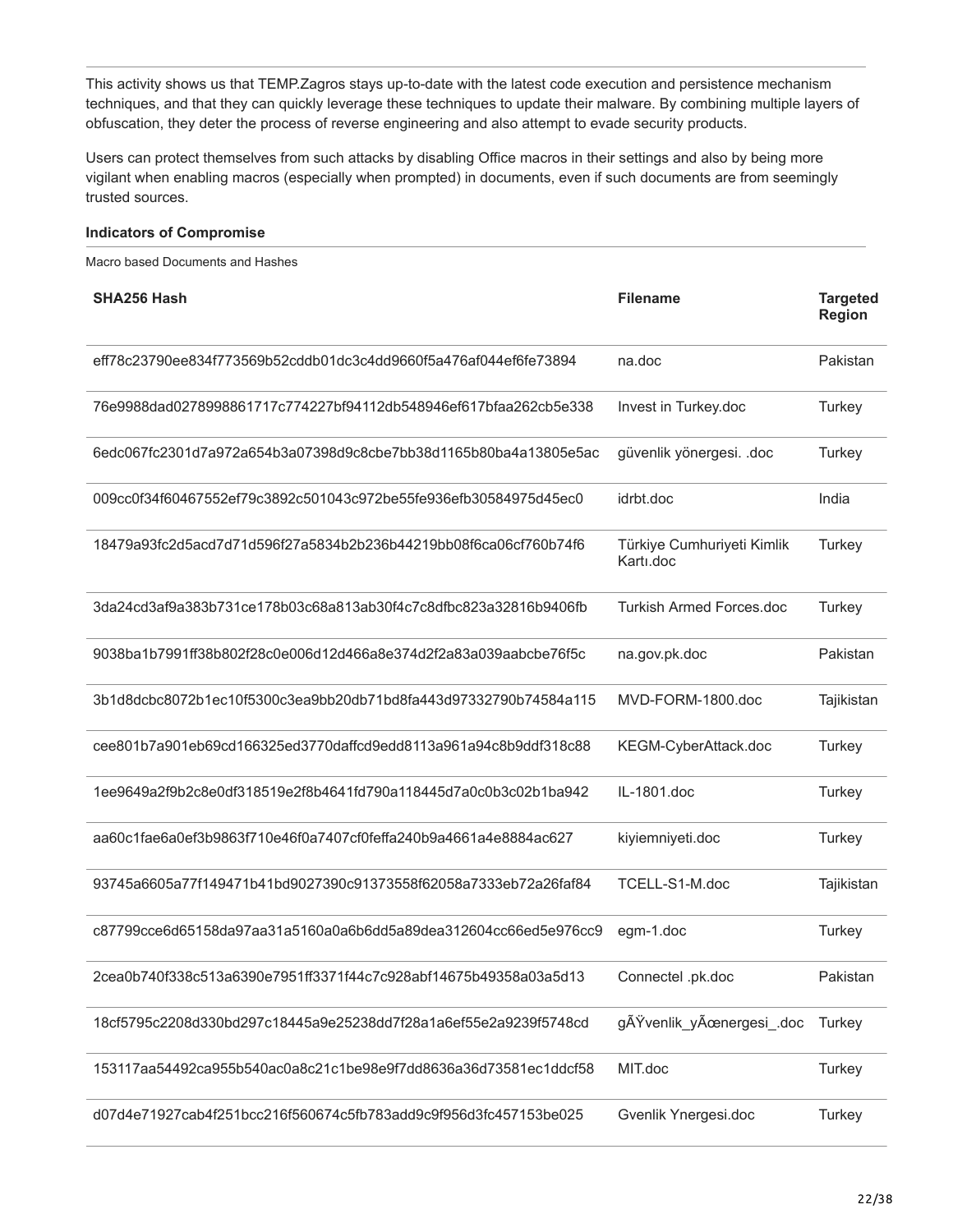| af5f102f0597db9f5e98068724e31d68b8f7c23baeea536790c50db587421102 | Gvenlik Ynergesi.doc                                  | Turkey |
|------------------------------------------------------------------|-------------------------------------------------------|--------|
| 5550615affe077ddf66954edf132824e4f1fe16b3228e087942b0cad0721a6af | <b>NA</b>                                             | Turkev |
| 3d96811de7419a8c090a671d001a85f2b1875243e5b38e6f927d9877d0ff9b0c | Anadolu GA <sup>1</sup> /4neydoÄŸu<br>Projesinde .doc | Turkey |

#### **Network Indicators**

List of Proxy URLs hxxp://alessandrofoglino[.]com//db\_template.php hxxp://www.easy-home-sales[.]co.za//db\_template.php hxxp://www.almaarefut[.]com/admin/db\_template.php hxxp://chinamall[.]co.za//db\_template.php hxxp://amesoulcoaching[.]com//db\_template.php hxxp://www.antigonisworld[.]com/wp-includes/db\_template.php hxxps://anbinni.ba/wp-admin/db\_template.php hxxp://arctistrade[.]de/wp/db\_template.php hxxp://aianalytics[.]ie//db\_template.php hxxp://www.gilforsenate[.]com//db\_template.php hxxp://mgamule[.]co.za/oldweb/db\_template.php hxxp://chrisdejager-attorneys[.]co.za//db\_template.php hxxp://alfredocifuentes[.]com//db\_template.php hxxp://alxcorp[.]com//db\_template.php hxxps://www.aircafe24[.]com//db\_template.php hxxp://agencereferencement.be/wp-admin/db\_template.php hxxp://americanlegacies[.]org/webthed\_ftw/db\_template.php hxxps://aloefly[.]net//db\_template.php hxxp://www.duotonedigital[.]co.za//db\_template.php hxxp://architectsinc[.]net//db\_template.php hxxp://www.tanati[.]co.za//db\_template.php hxxp://emware[.]co.za//db\_template.php hxxp://breastfeedingbra[.]co.za//db\_template.php hxxp://alhidayahfoundation[.]co[.]uk/category/db\_template.php hxxp://cashforyousa[.]co.za//db\_template.php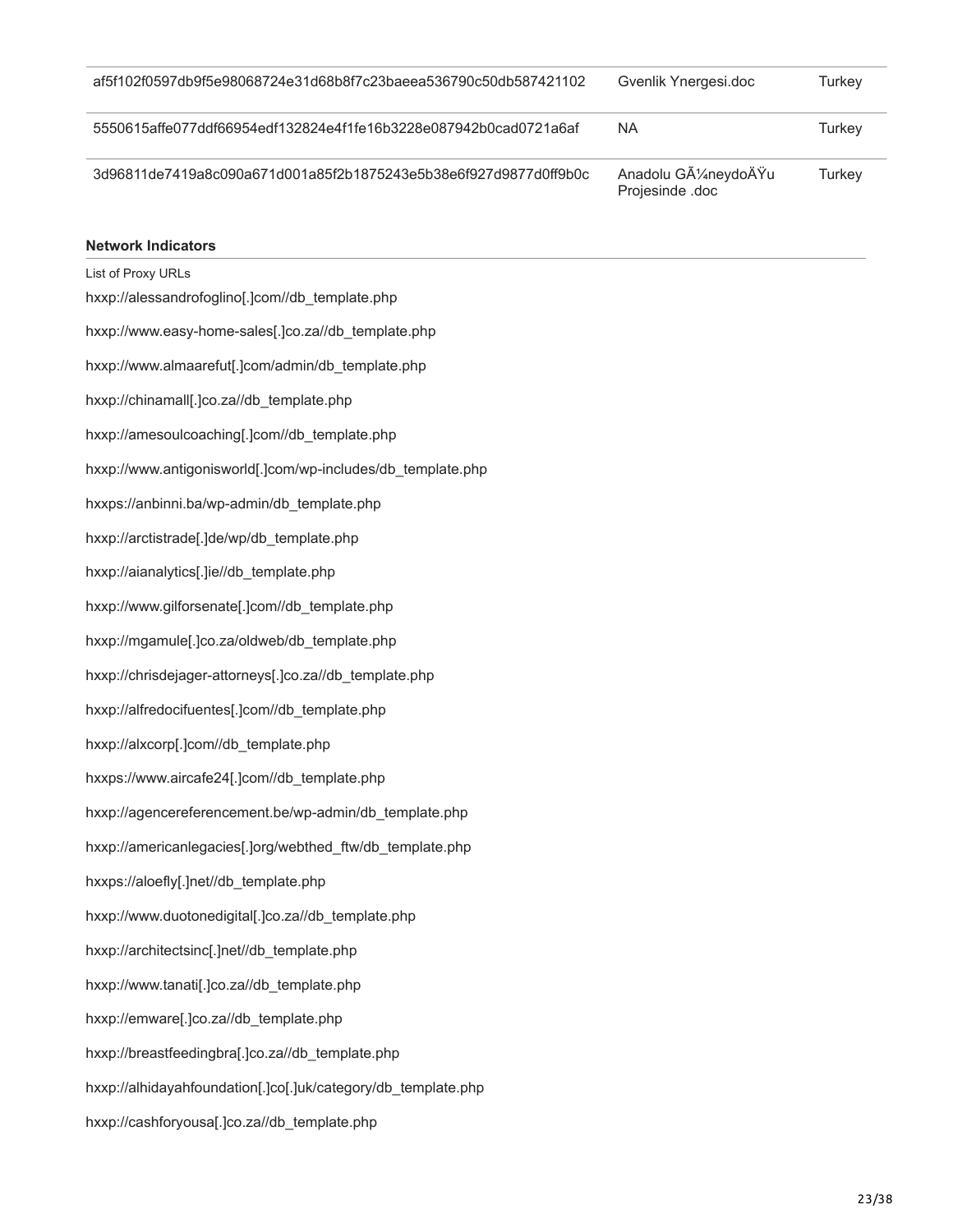hxxps://www.airporttaxi-uk[.]co[.]uk/wp-includes/db\_template.php hxxp://antjetaubert[.]de//db\_template.php hxxp://hesterwebber[.]co.za//db\_template.php hxxp://fickstarelectrical[.]co.za//db\_template.php hxxp://alex-frost[.]com/assets/db\_template.php hxxps://americanbrasil[.]com.br//db\_template.php hxxps://aileeshop[.]com//db\_template.php hxxps://annodle[.]com//db\_template.php hxxp://goldeninstitute[.]co.za/contents/db\_template.php hxxp://ednpk[.]com//db\_template.php hxxp://www.arabiccasinochoice[.]com//db\_template.php hxxp://proeventsports[.]co.za//db\_template.php hxxp://glenbridge[.]co.za//db\_template.php hxxp://berped[.]co.za//db\_template.php hxxp://best-digital-slr-cameras[.]com//db\_template.php hxxp://antonhirvonen[.]com/pengalandet.se/wp-includes/db\_template.php hxxp://www.alpacal[.]com//db\_template.php hxxps://www.alakml[.]com/wp-admin/db\_template.php hxxp://ar-rihla[.]com//db\_template.php hxxp://appsvoice[.]info//db\_template.php hxxp://www.bashancorp[.]co.za//db\_template.php hxxp://alexanderbecker[.]net/services/db\_template.php hxxp://visionclinic.co.ls/visionclinic/db\_template.php hxxps://www.angelesrevista[.]com//db\_template.php hxxps://www.antojoentucocina[.]com//db\_template.php hxxp://apollonweb[.]com//db\_template.php hxxps://www.alphapixa[.]com//db\_template.php hxxp://capitalradiopetition[.]co.za//db\_template.php hxxp://www.generictoners[.]co.za//db\_template.php hxxps://alnahdatraining[.]com//db\_template.php hxxps://albousala[.]com//db\_template.php hxxps://www.dopetroleum[.]com//db\_template.php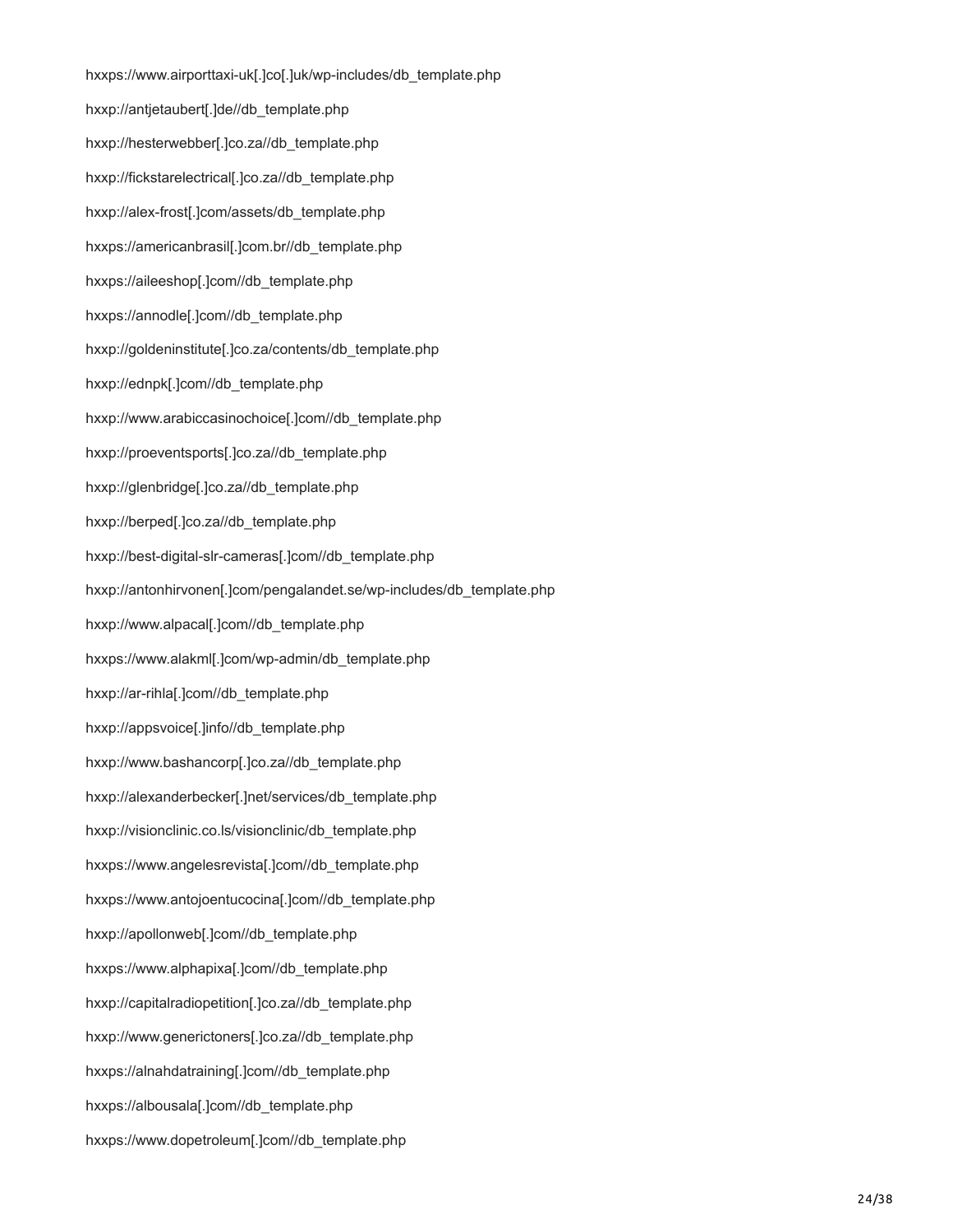hxxp://bios-chip[.]co.za//db\_template.php hxxp://www.crissamconsulting[.]co.za//db\_template.php hxxp://capriflower[.]co.za//db\_template.php hxxp://www.dingaanassociates[.]co.za//db\_template.php hxxp://indiba-africa[.]co.za//db\_template.php hxxp://verifiedseller[.]co.za/js/db\_template.php hxxps://www.buraqlubricant[.]com//db\_template.php hxxp://aqarco[.]com/wp-admin/db\_template.php hxxp://allaboutblockchain[.]net//db\_template.php hxxp://www.amexcars[.]info/tpl/db\_template.php hxxp://clandecor[.]co.za/rvsUtf8Backup/db\_template.php hxxp://bakron[.]co.za//db\_template.php hxxp://gsnconsulting[.]co.za//db\_template.php hxxp://vumavaluations[.]co.za//db\_template.php hxxp://heritagetravelmw[.]com//db\_template.php hxxp://ampvita[.]com//db\_template.php hxxp://ahero-resource-center[.]org/administrator/db\_template.php hxxps://arbulario[.]com//db\_template.php hxxp://havilahglo[.]co.za/wpscripts/db\_template.php hxxp://www.bestdecorativemirrors[.]com/More-Mirrors/db\_template.php hxxp://delectronics[.]com[.]pk//db\_template.php hxxp://antucomp[.]com//db\_template.php hxxp://advocatetn[.]com/font-awesome/fonts/db\_template.php hxxps://amooy[.]com/webservice/db\_template.php hxxp://www.harmonyguesthouse[.]co.za//db\_template.php hxxp://alanrori[.]com//db\_template.php hxxp://algarvesup[.]com//db\_template.php hxxp://desirablehair[.]co.za//db\_template.php hxxp://comsip[.]org.mw//db\_template.php hxxp://jdcorporate[.]co.za/catalog/db\_template.php hxxp://andrewfinnburhoe[.]com//db\_template.php hxxp://anyeva[.]com/wp-includes/db\_template.php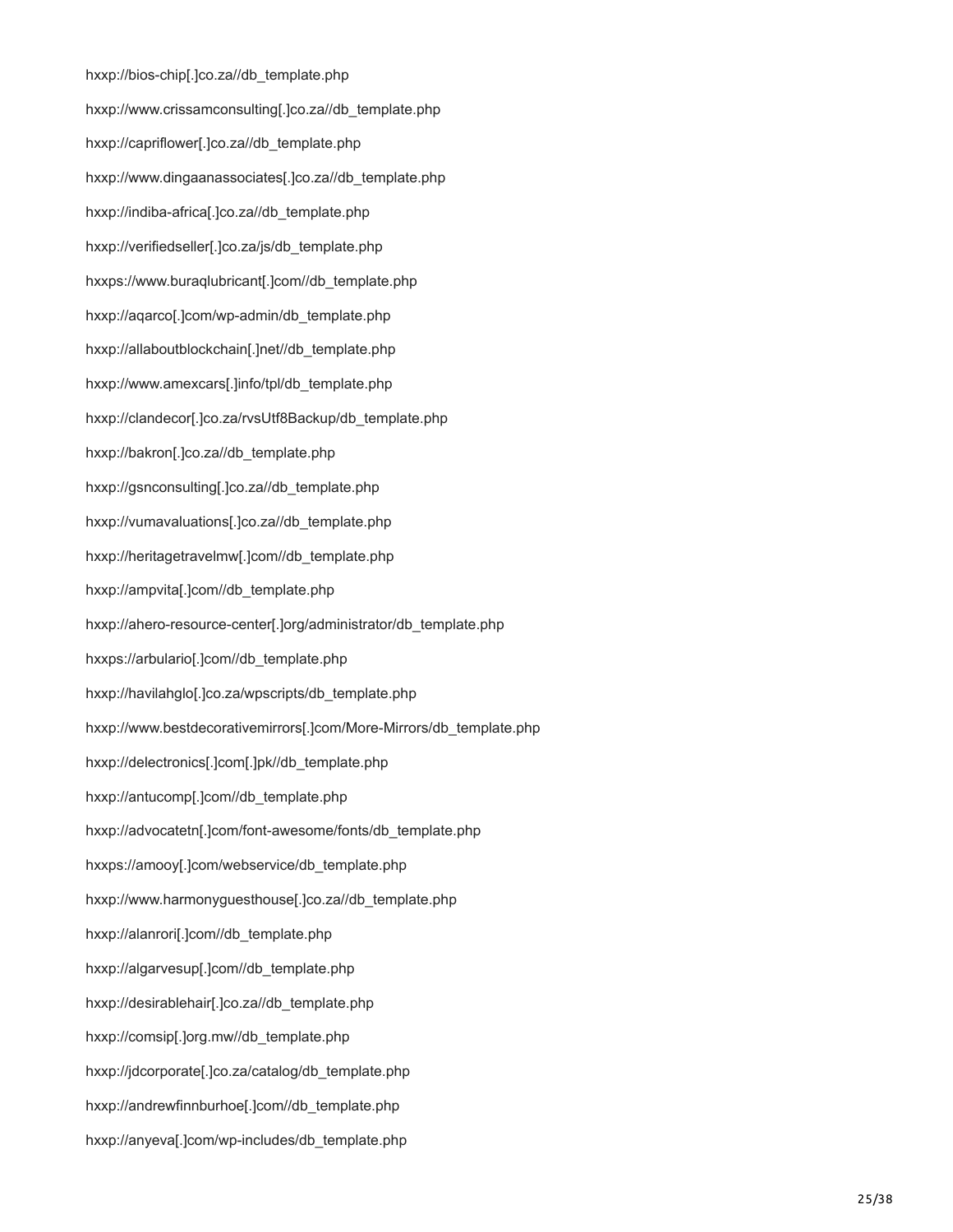hxxp://www.agenceuhd[.]com//db\_template.php hxxp://host4unix[.]net/host24new/db\_template.php hxxp://www.altaica[.]ca/wordpress/db\_template.php hxxp://www.allbuyer[.]co[.]uk//db\_template.php hxxp://jvpsfunerals[.]co.za//db\_template.php hxxp://immaculatepainters[.]co.za//db\_template.php hxxp://tcpbereka[.]co.za/js/db\_template.php hxxp://clientcare.co.ls//db\_template.php hxxp://investaholdings[.]co.za/htc/db\_template.php hxxp://www.amjobs[.]co[.]uk//db\_template.php hxxp://www.agirlgonewine[.]com/store/db\_template.php hxxp://findinfo-more[.]com//db\_template.php hxxp://asgen[.]org//db\_template.php hxxp://alphasalesrecruitment[.]com//db\_template.php hxxp://irshadfoundation[.]co.za//db\_template.php hxxp://analternatif[.]com/includes/db\_template.php hxxp://arbruisseau[.]com/profiles/db\_template.php hxxp://ladiescircle[.]co.za//db\_template.php hxxp://all-reseller[.]com/zzz\_backup/db\_template.php hxxp://alcatrazmoon[.]com/images/db\_template.php hxxp://www.alcalumni[.]com/wp-includes/db\_template.php hxxp://aniljoseph[.]com/servermon/db\_template.php hxxp://alwake3press[.]com/wp-includes/db\_template.php hxxp://www.hfhl[.]org.ls/habitat/db\_template.php hxxp://alcafricanos[.]com/slsmonographs/db\_template.php hxxps://agapeencounter[.]org//db\_template.php hxxp://apobiomedix[.]ca//db\_template.php hxxp://anythinglah[.]info//db\_template.php hxxp://aniroleplay[.]net//db\_template.php hxxp://www.allcopytoners[.]com//db\_template.php hxxp://alphaobring[.]com//db\_template.php hxxp://www.galwayprimary[.]co.za//db\_template.php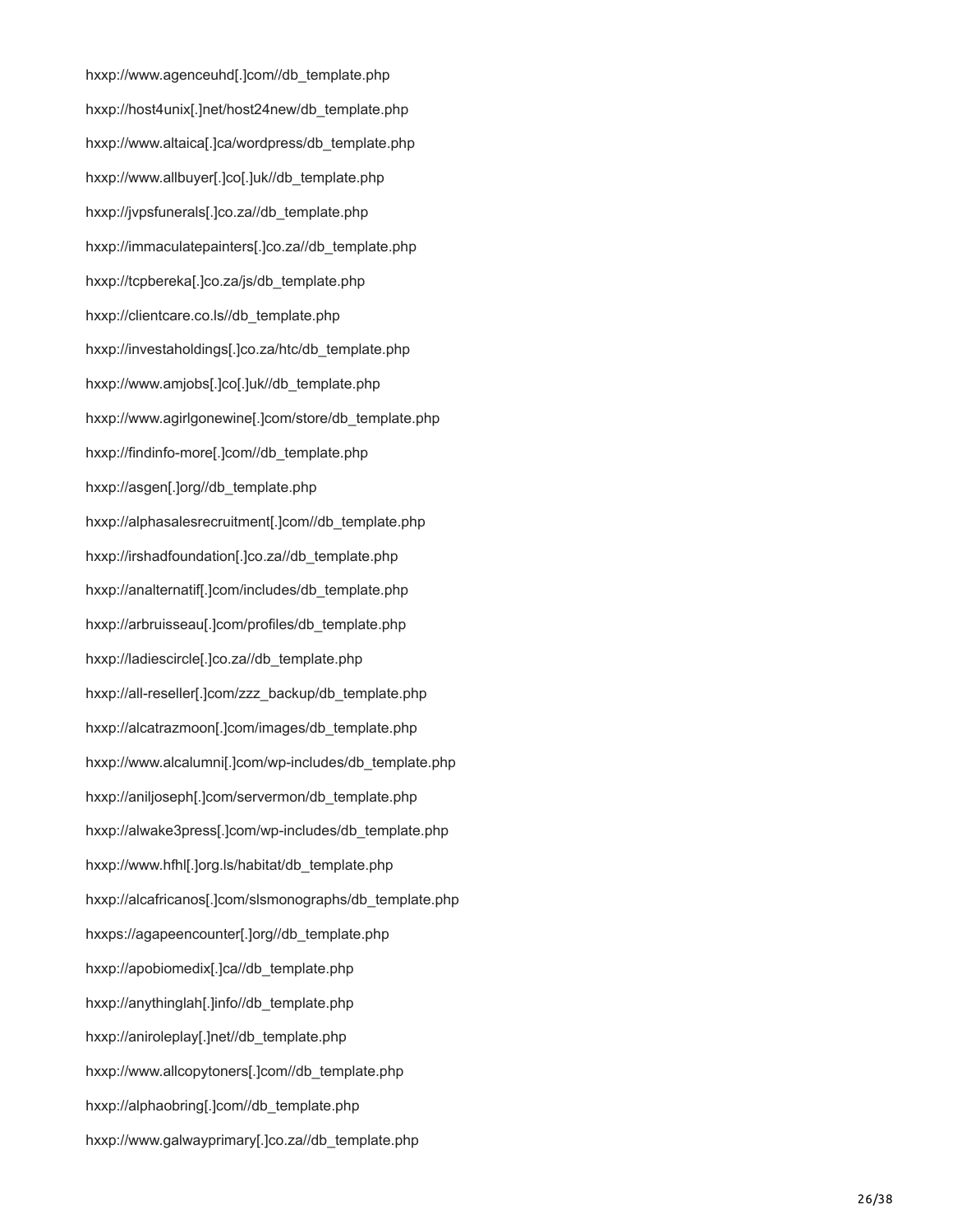hxxp://alnuzha[.]org/en/db\_template.php hxxps://ancient-wisdoms[.]com//db\_template.php hxxp://amazingenergysavings[.]net//db\_template.php hxxp://gvs[.]com[.]pk/font-awesome/db\_template.php hxxp://geetransfers[.]co.za/font-awesome/db\_template.php hxxp://carlagrobler[.]co.za/components/db\_template.php hxxp://amazingashwini[.]com//db\_template.php hxxp://aminearserver[.]es//db\_template.php hxxp://lensofafrica[.]co.za//db\_template.php hxxp://greenacrestf[.]co.za/video/db\_template.php hxxp://www.tonaro[.]co.za//db\_template.php hxxp://alephit2[.]biz/kitzz/db\_template.php hxxp://lppaportal[.]org.ls//db\_template.php hxxp://alkousy[.]com//db\_template.php hxxp://ambulatorioveterinariocalusco[.]com/img/common/db\_template.php hxxp://fragranceoil[.]co.za//db\_template.php hxxp://www.eloquent[.]co.za/nweb2/db\_template.php hxxp://chrishanicdc[.]org/wpimages/db\_template.php hxxp://ahc.me[.]uk//db\_template.php hxxp://www.britishasia-equip[.]co[.]uk//db\_template.php hxxp://always-beauty[.]ch//db\_template.php hxxps://www.ancamamara[.]com/wp-admin/db\_template.php hxxp://entracorntrading[.]co.za//db\_template.php hxxp://www.alexjeffersonconsulting[.]com/wp-includes/db\_template.php hxxp://americabr[.]com.br//db\_template.php hxxp://andrew-snyder[.]net/bootstrap/db\_template.php hxxp://signsoftime[.]co.za//db\_template.php hxxp://aperta-armis[.]org//db\_template.php hxxp://absfinancialplanning[.]co.za/images/db\_template.php hxxp://charispaarl[.]co.za//db\_template.php hxxp://indlovusecurity[.]co.za//db\_template.php hxxp://alcafricandatalab[.]com//db\_template.php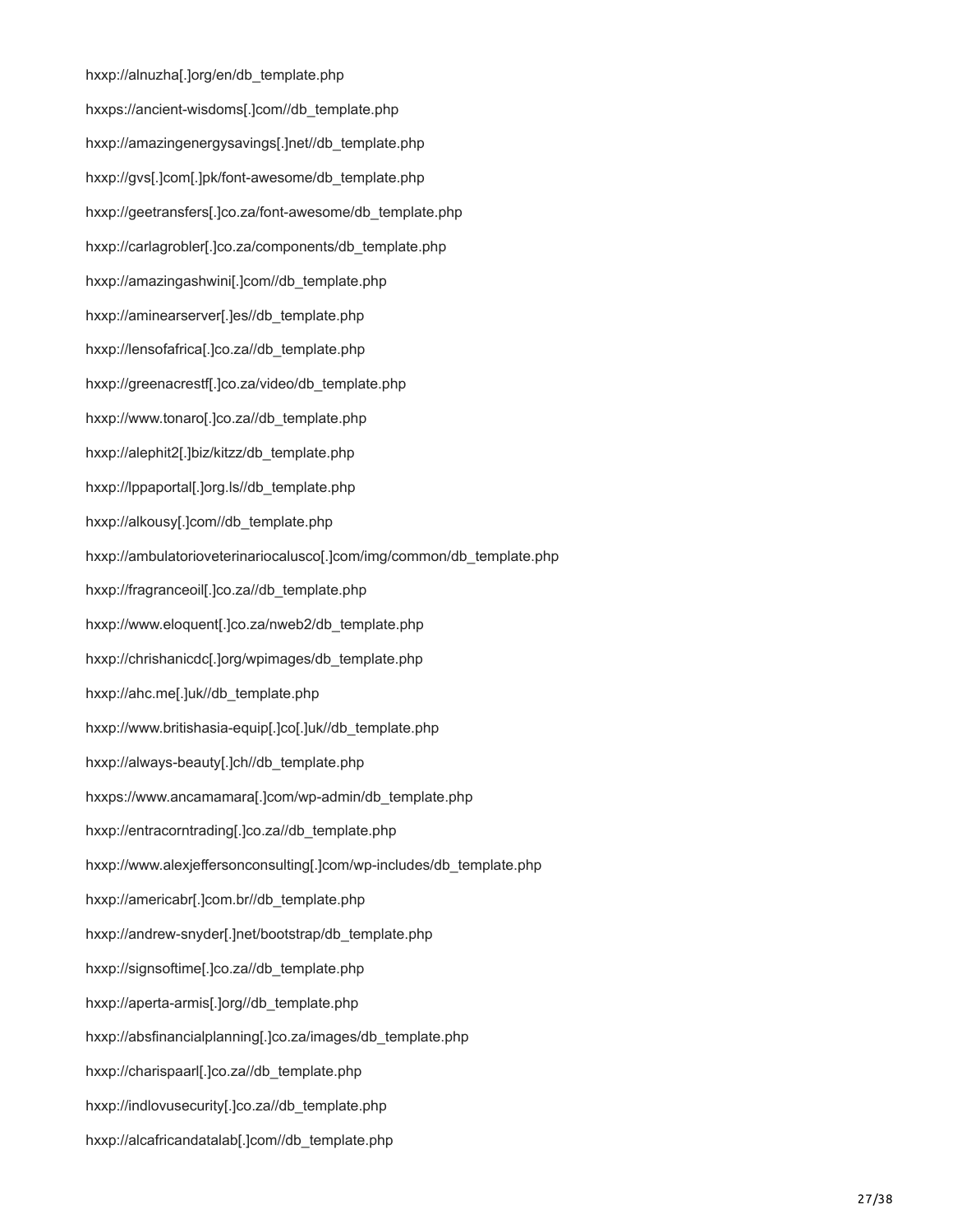hxxp://amor-clubhotels[.]com//db\_template.php hxxp://mokorotlocorporate[.]com//db\_template.php hxxp://apppriori[.]com//db\_template.php hxxp://luxconprojects[.]co.za//db\_template.php hxxp://androidphonetips[.]com/wp-includes/db\_template.php hxxp://angel-seeds[.]com.ua/catalog/db\_template.php hxxp://alissanicolai[.]com/assets/db\_template.php hxxps://www.amateurastronomy[.]org//db\_template.php hxxp://aiofotoevideo[.]com//db\_template.php hxxp://www.amika.hr//db\_template.php hxxp://comfortex[.]co.za/php/db\_template.php hxxp://deepgraphics[.]co.za//db\_template.php hxxps://agiledepot[.]com//db\_template.php hxxp://almatours[.]gr//db\_template.php hxxp://analystcnwang[.]com//db\_template.php hxxp://www.malboer[.]co.za/trendy1/db\_template.php hxxp://sefikengfarm.co.ls//db\_template.php hxxp://www.antirughenaturale[.]com/wp-admin/db\_template.php hxxp://passright[.]co.za//db\_template.php hxxp://seismicfactory[.]co.za//db\_template.php hxxp://alessandroalessandrini[.]it//db\_template.php hxxps://aquabsafe[.]com//db\_template.php hxxp://amatikulutours[.]com/tmp/db\_template.php hxxp://ganitis[.]gr//db\_template.php hxxp://aleenasgiftbox[.]com/admin/db\_template.php hxxps://allusdoctors[.]com/themes/db\_template.php hxxp://alainsaffel[.]com//db\_template.php hxxp://www.ariehandomri[.]com//db\_template.php hxxp://aquaneeka[.]co[.]uk/wp-includes/db\_template.php hxxp://itengineering[.]co.za/gatewaydiamond/db\_template.php hxxp://alldomains-crm[.]com/bubblegumpopcorn[.]com/wp-admin/db\_template.php hxxp://www.albertamechanical[.]ca//db\_template.php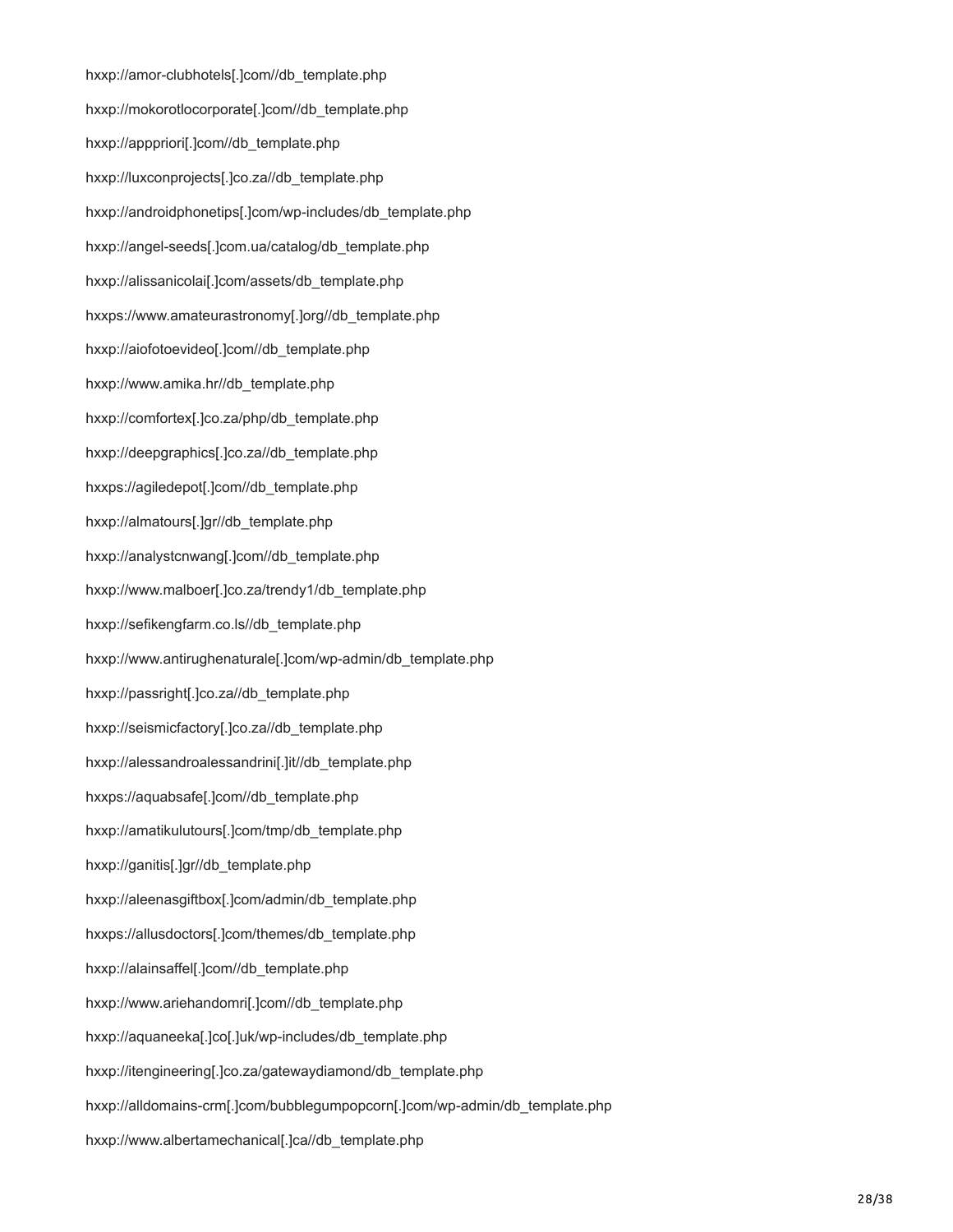hxxp://alchamel[.]info//db\_template.php hxxps://almokan[.]net/wp-includes/db\_template.php hxxp://jakobieducation[.]co.za//db\_template.php hxxps://arc-sec[.]net//db\_template.php hxxp://ldams[.]org.ls/supplies/db\_template.php hxxp://menaboracks[.]co.za/tmp/db\_template.php hxxp://www.getcord[.]co.za//db\_template.php hxxp://boardaffairs[.]com//db\_template.php hxxp://capetownway[.]co.za//db\_template.php hxxp://cloudhostdesign[.]com//db\_template.php hxxp://hartenboswaterpark[.]co.za/templates/db\_template.php hxxp://fccorp[.]co.za/php/db\_template.php hxxp://angar68[.]com//db\_template.php hxxp://www.dws-gov[.]co.za//db\_template.php hxxp://alwahahweb[.]com//db\_template.php hxxp://anuragcreatives[.]com//db\_template.php hxxp://embali[.]co.za//db\_template.php hxxp://albertaedmonton[.]com/widgetstyles/db\_template.php hxxp://altosdefontana[.]com//db\_template.php hxxp://airfanhydro[.]net//db\_template.php hxxps://www.alexponcet[.]com/wp-includes/db\_template.php hxxp://agropecuariavilarica[.]com.br//db\_template.php hxxps://www.amazingbuyrd[.]com/admin/db\_template.php hxxp://cdxtrading[.]co.za//db\_template.php hxxp://interafricaconsulting[.]com/wpimages/db\_template.php hxxp://glgroup[.]co.za/images/db\_template.php hxxp://hisandherskennels[.]co.za/php/db\_template.php hxxp://alemaohost[.]com/lotosorg[.]com/db\_template.php hxxp://isibaniedu[.]co.za/admin/db\_template.php hxxp://dianakleyn[.]co.za/layouts/db\_template.php hxxp://themotoringcalendar[.]co.za//db\_template.php hxxp://www.loansonhomes[.]co.za//db\_template.php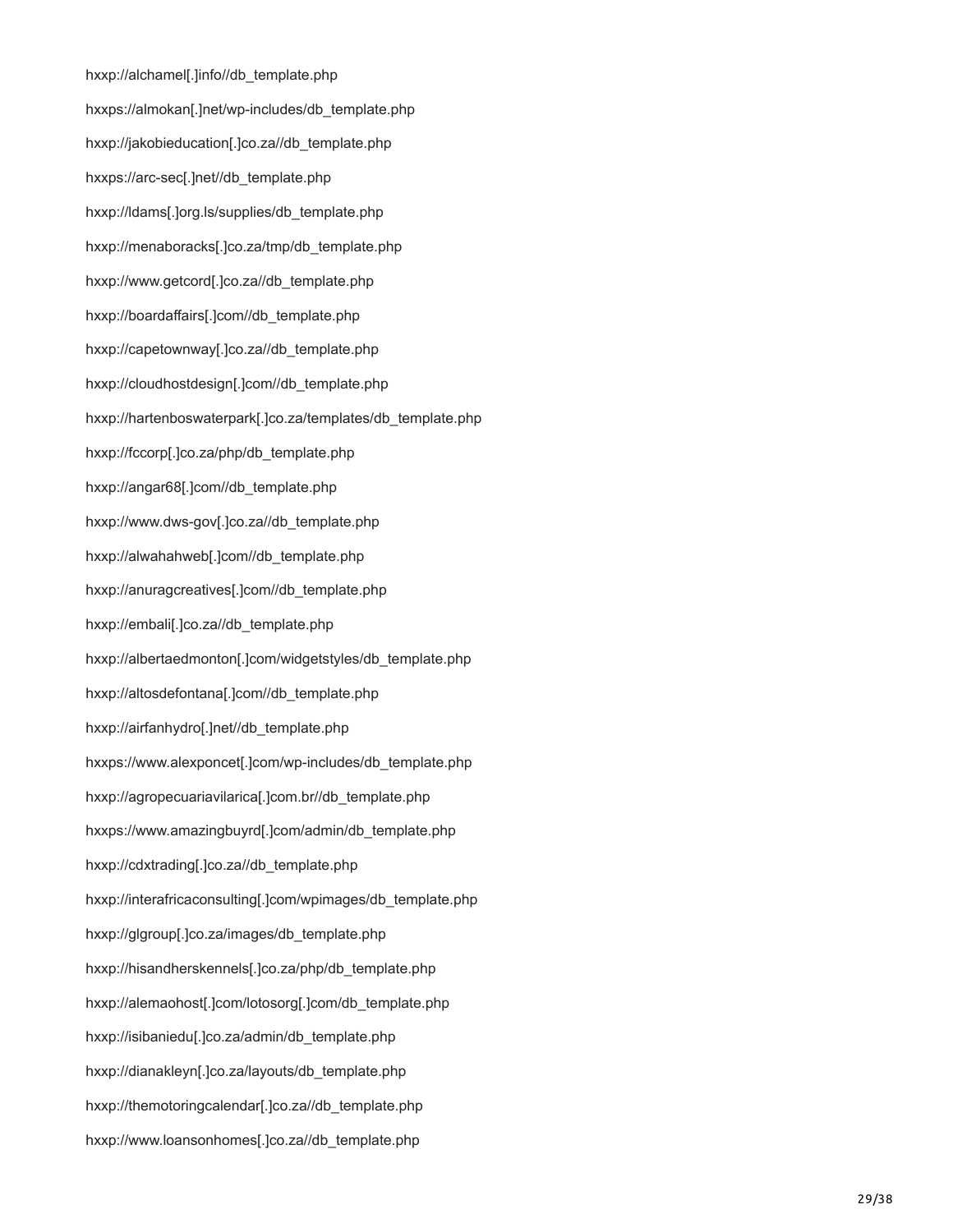hxxp://edgesecurity[.]co.za/js/db\_template.php hxxp://highschoolsuperstar[.]co.za/files/db\_template.php hxxp://www.ambientproperty[.]com//db\_template.php hxxp://animationshowreel[.]co.il//db\_template.php hxxp://cafawelding[.]co.za/font-awesome/db\_template.php hxxp://apalawyers.pt//db\_template.php hxxp://www.edesignz[.]co.za//db\_template.php hxxp://centuryacademy[.]co.za/css/db\_template.php hxxps://ambyenta.hr//db\_template.php hxxp://ceramica[.]co.za//db\_template.php hxxp://www.alfredoposada[.]com//db\_template.php hxxp://anastasovsworkshop[.]com/wp-includes/db\_template.php hxxp://allisonplumbing[.]com/wp-includes/db\_template.php hxxp://eastrandmotorlab[.]co.za/fleet/db\_template.php hxxp://angelsongroup[.]com/wp-includes/db\_template.php hxxp://www.mikimaths[.]com//db\_template.php hxxp://hjb-racing[.]co.za/htdocs/db\_template.php hxxp://anotherpartofme[.]com/wp-includes/db\_template.php hxxp://www.andreabelfi[.]com//db\_template.php hxxp://www.iancullen[.]co.za//db\_template.php hxxp://alaskamaterials[.]com//db\_template.php hxxp://jeanetteproperties[.]co.za//db\_template.php hxxp://www.digitalmedia[.]co.za//db\_template.php hxxp://www.rejoicetheatre[.]com//db\_template.php hxxps://alterwebhost[.]com//db\_template.php hxxp://bc-u[.]co[.]uk//db\_template.php hxxp://dpscdgkhan.edu[.]pk/shopping/db\_template.php hxxp://edgeforensic[.]co.za//db\_template.php hxxp://willpowerpos[.]co.za//db\_template.php hxxp://antrismode[.]com/wp-includes/db\_template.php hxxp://colenesphotography[.]co.za/modules/db\_template.php hxxp://anthaigroup.vn//db\_template.php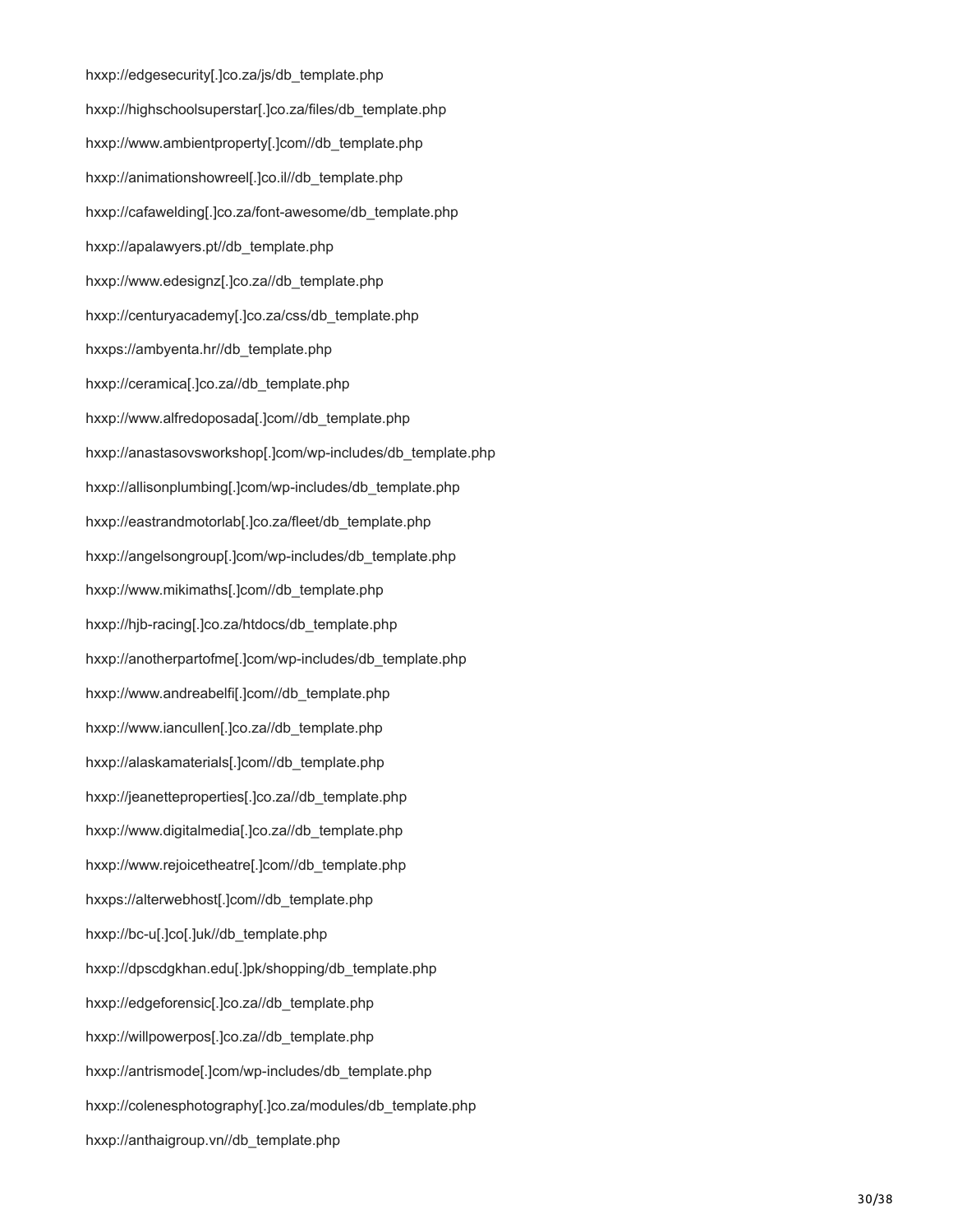hxxps://alphainvestors[.]com.au//db\_template.php hxxps://aliart[.]nl//db\_template.php hxxps://allmantravel[.]com/thumbs/db\_template.php hxxp://fbrvolume[.]co.za//db\_template.php hxxp://amordegato[.]es/storefront/db\_template.php hxxp://agylub[.]com//db\_template.php hxxp://www.khotsonglodge.co.ls//db\_template.php hxxp://ampli5yd[.]com//db\_template.php hxxps://animeok[.]co.il//db\_template.php hxxps://arbeidsrechtcentrum[.]nl//db\_template.php hxxp://erniecommunications[.]co.za/js/db\_template.php hxxp://promechtransport[.]co.za/scripts/db\_template.php hxxp://centuriongsd[.]co.za//db\_template.php hxxp://www.agencesylvieleclerc[.]com//db\_template.php hxxp://delcom[.]co.za//db\_template.php hxxps://aleoestudio[.]com/gallonature/db\_template.php hxxp://oftheearthphotography[.]com/www/db\_template.php hxxp://h-dubepromotions[.]co.za//db\_template.php hxxp://www.alessioborzuola[.]com/downloads/db\_template.php hxxp://crystaltidings[.]co.za//db\_template.php hxxp://funeralbusinesssolution[.]com/email\_template/db\_template.php hxxp://funisalodge[.]co.za/data1/db\_template.php hxxp://experttutors[.]co.za//db\_template.php hxxps://www[.]cartridgecave[.]co.za//db\_template.php hxxp://ecs-consult[.]com//db\_template.php hxxp://www.animationinisrael[.]org/tmp\_images/db\_template.php hxxp://gideonitesprojects[.]com//db\_template.php hxxp://hybridauto[.]co.za/photography/db\_template.php hxxp://africanpixels.zar.cc//db\_template.php hxxp://ryanchristiefurniture[.]co.za//db\_template.php hxxp://evansmokaba[.]com/evansmokaba[.]com/thabiso/db\_template.php hxxp://almeriahotelja[.]com/dk/db\_template.php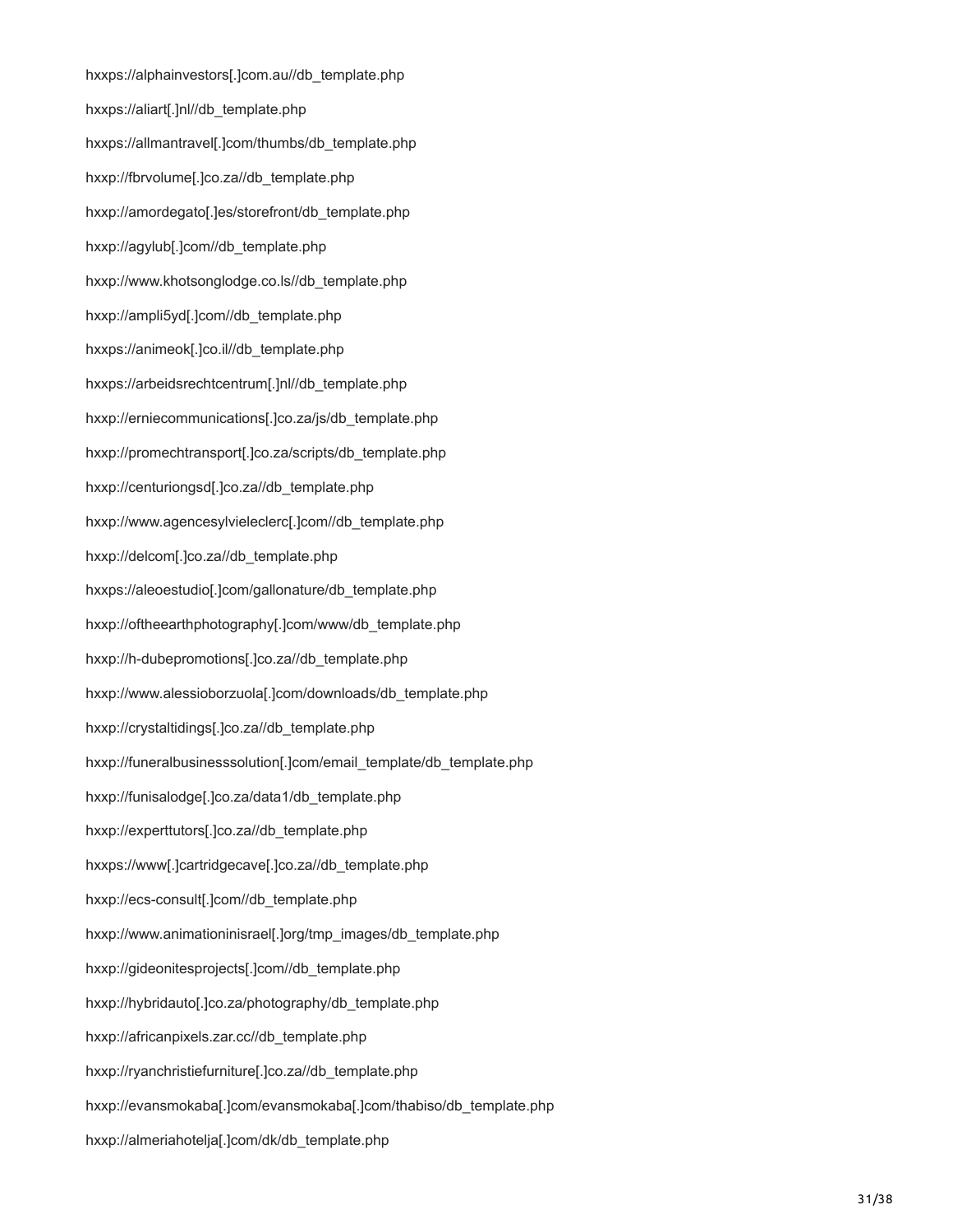hxxp://al3abflash[.]biz//db\_template.php hxxp://www.fun4kidz[.]co.za//db\_template.php hxxp://alsharhanstore[.]com//db\_template.php hxxp://www[.]infratechconsulting[.]com//db\_template.php hxxp://algihad[.]com/assets/db\_template.php hxxp://americanwestmedia[.]com//db\_template.php hxxp://charliewestsecurity[.]co.za//db\_template.php hxxp://beehiveholdingszar[.]co.za//db\_template.php hxxp://analyticalfootball[.]com//db\_template.php hxxp://apiiination[.]com/leadership/db\_template.php hxxps://ahelicoptermom[.]com/wp-includes/db\_template.php hxxp://servicebox[.]co.za//db\_template.php hxxp://globalelectricalandconstruction[.]co.za/wpscripts/db\_template.php hxxps://aquo[.]in//db\_template.php hxxps://www.alfransia[.]com/wp-admin/db\_template.php hxxp://www.icsswaziland[.]com//db\_template.php hxxp://aiko.pro//db\_template.php hxxps://alceharfield[.]com//db\_template.php hxxp://indocraft[.]co.za/test/db\_template.php hxxp://allegiancesecurity[.]org//db\_template.php hxxp://sullivanprimary[.]co.za//db\_template.php hxxp://www.apmequestrian[.]com//db\_template.php hxxps://alphawaves[.]org/wp-admin/db\_template.php hxxp://www.alexandrasternin[.]com/illustration/db\_template.php hxxp://www.daleth[.]co.za//db\_template.php hxxp://jwseshowe[.]co.za/assets/db\_template.php hxxp://winagainstebola[.]com//db\_template.php hxxp://anubandh[.]in//db\_template.php hxxp://www.alexanderhomestead[.]com//db\_template.php hxxp://alfatek-intelligence[.]com//db\_template.php hxxp://www.aprendiendoencasa[.]com/wp-includes/db\_template.php hxxp://alorabrownies[.]com/wp-admin/db\_template.php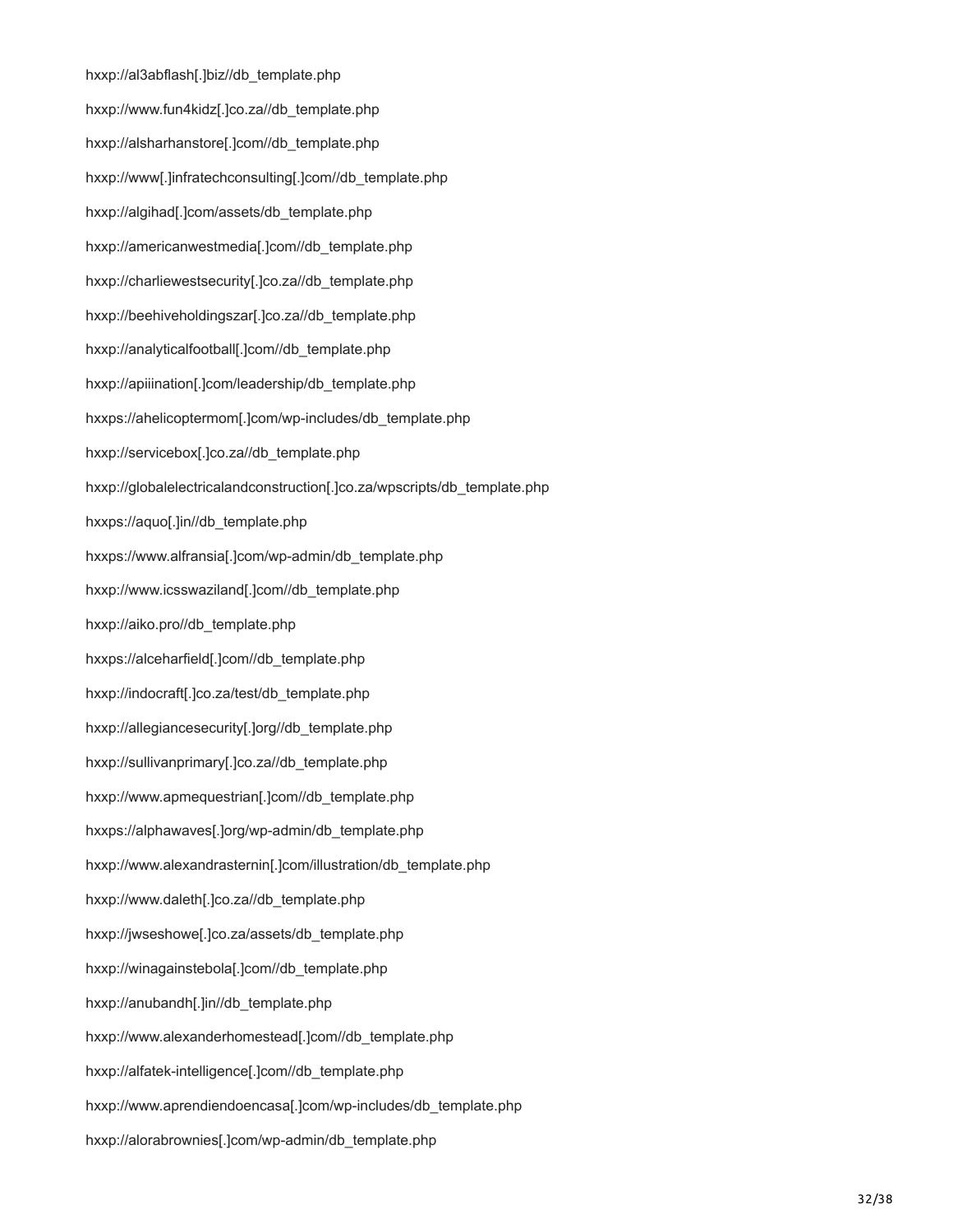hxxp://andrasadam[.]com/tothildiko/wp-includes/db\_template.php hxxp://cazochem[.]co.za/cazochem/db\_template.php hxxp://debnoch[.]com/image/db\_template.php hxxp://hmholdings360[.]co.za//db\_template.php hxxp://iinvest4u[.]co.za//db\_template.php hxxp://burgercoetzeeattorneys[.]co.za//db\_template.php hxxp://anngrigphoto[.]com//db\_template.php hxxp://alchemistasonida[.]com//db\_template.php hxxp://anahera[.]biz/admin/db\_template.php hxxp://h-u-i[.]co.za/heiren/db\_template.php hxxp://insta-art[.]co.za//db\_template.php hxxp://muallematsela[.]com//db\_template.php hxxp://aguasdecastilla[.]com/uploads/db\_template.php hxxp://www.arabgamenetwork[.]com//db\_template.php hxxps://arhiepiscopiabucurestilor[.]ro/templates/db\_template.php hxxp://amruthavana[.]com/blog/db\_template.php hxxp://digitalblue[.]co.za//db\_template.php hxxps://www.alvarezarquitectos[.]com//db\_template.php hxxp://buboobioinnovations[.]co.za/wpimages/db\_template.php hxxp://andrewsbisom[.]com//db\_template.php hxxp://www.m-3[.]co.za//db\_template.php hxxp://beesrenovations[.]co.za/images/db\_template.php hxxps://www.apliety[.]co.il/wp-includes/db\_template.php hxxp://alchamelup[.]org/htdocs/db\_template.php hxxp://benonicoc[.]co.za/resources/db\_template.php hxxps://al-mostakbl[.]com//db\_template.php hxxp://alchimiegrafiche[.]net/bbdelteatro/db\_template.php hxxp://andrespazsoldan[.]com//db\_template.php hxxp://in2accounting[.]co.za//db\_template.php hxxp://aipa[.]ca//db\_template.php hxxp://alphabee.fund/PHPMailer\_5.2.0/db\_template.php hxxp://arabsdeals[.]com//db\_template.php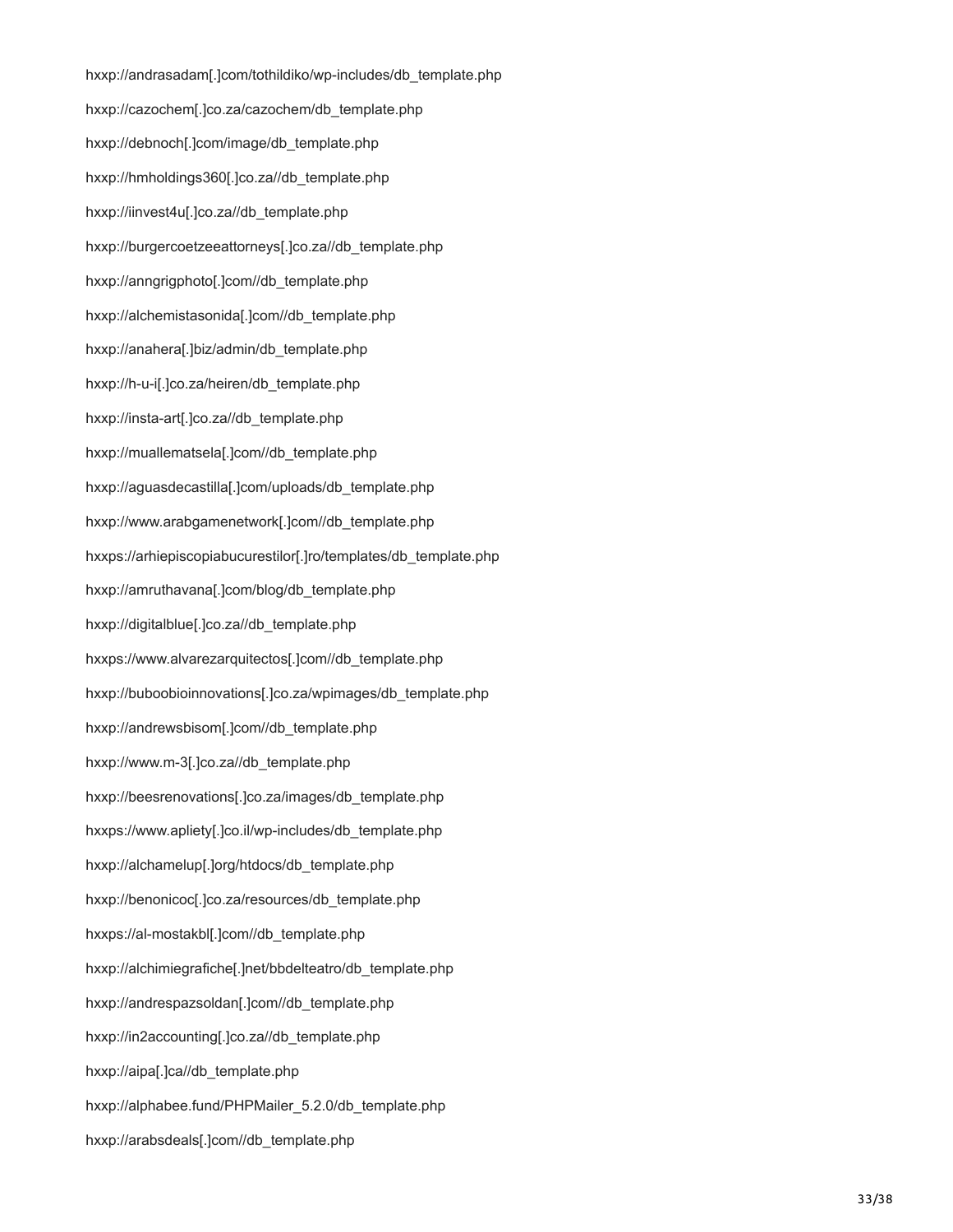hxxps://archiotronic[.]com/wp-includes/db\_template.php hxxp://capewindstrading[.]co.za//db\_template.php hxxps://althurayaa[.]com//db\_template.php hxxp://jhphotoedits[.]co.za//db\_template.php hxxp://cloudhub.co.ls/modules/db\_template.php hxxp://apironco[.]com/wp-includes/db\_template.php hxxp://digital-cameras-south-africa[.]co.za/script/db\_template.php hxxp://ahmadhasanat[.]com//db\_template.php hxxp://alexrocchi[.]com//db\_template.php hxxp://aljaadi[.]com//db\_template.php hxxps://www.engeltjieakademie[.]co.za//db\_template.php hxxp://annabelle[.]nl/next/db\_template.php hxxp://juniorad[.]co.za/vendor/db\_template.php hxxp://animationpulse[.]net//db\_template.php hxxp://angloglot[.]com//db\_template.php hxxp://agricolavicuna.cl//db\_template.php hxxp://alexelgy[.]com/allaccess/db\_template.php hxxp://www.centreforgovernance[.]uk//db\_template.php hxxp://www.aliandconsulting[.]com//db\_template.php hxxp://balaateen[.]co.za/less/db\_template.php hxxp://aleksicdunja[.]com//db\_template.php hxxp://arestihome[.]com//db\_template.php hxxp://am1int.fcomet[.]com/wp1/db\_template.php hxxp://anet-international-group[.]com/shop/db\_template.php hxxp://courtesydriving[.]co.za/js/db\_template.php hxxp://annaplebanek[.]com//db\_template.php hxxp://agencijazemil[.]com//db\_template.php hxxp://airminumtiro[.]com//db\_template.php hxxp://www.androidwikihow[.]com//db\_template.php hxxp://alisabyfinna[.]com//db\_template.php hxxp://rma-law[.]co.za//db\_template.php hxxp://amari[.]ro/components/db\_template.php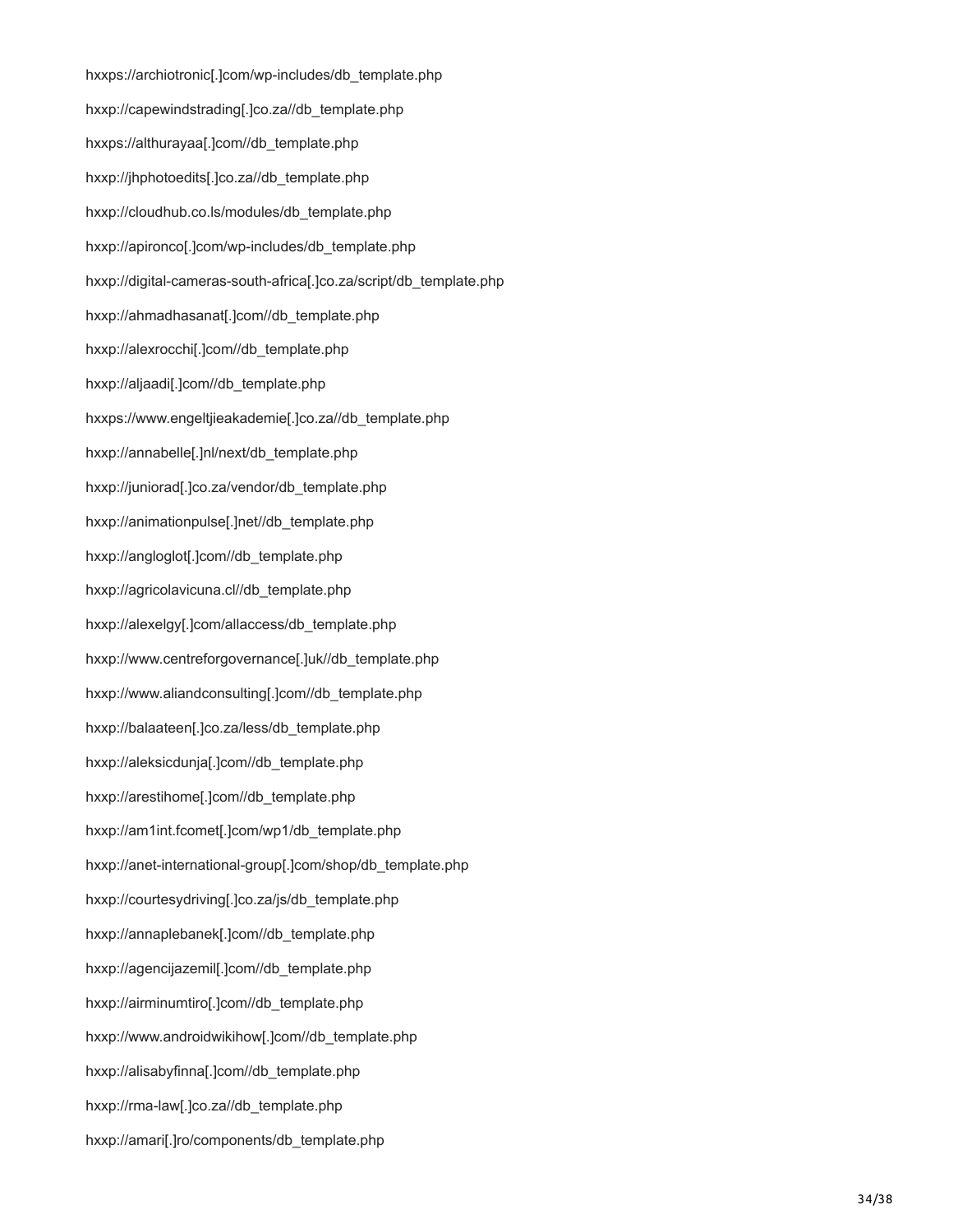hxxp://anxiousandunstoppable[.]com//db\_template.php hxxp://www.buhlebayoacademy[.]com//db\_template.php hxxp://arabellajo[.]com/wp/wp-includes/db\_template.php hxxp://blackthorn[.]co.za//db\_template.php hxxp://alaqaba[.]com/dnsarabia[.]com/db\_template.php hxxp://airesis.blog/wp-admin/db\_template.php hxxp://www.aptibet[.]org//db\_template.php hxxp://alecattic[.]com/wp-includes/db\_template.php hxxp://anglero[.]com//db\_template.php hxxp://getabletravel[.]co.za/wpscripts/db\_template.php hxxp://www.allwestdental[.]com/wp-includes/db\_template.php hxxp://printernet[.]co.za//db\_template.php hxxp://genesisbs[.]co.za//db\_template.php hxxp://allsporthealthandfitness[.]com//db\_template.php hxxp://www.humorcarbons[.]com//db\_template.php hxxp://intelligentprotection[.]co.za//db\_template.php hxxp://amazethings[.]com//db\_template.php hxxp://incoso[.]co.za/images/db\_template.php hxxp://www.antoanetapalikarska[.]com//db\_template.php hxxps://www.alteaparadise[.]com/wp-includes/db\_template.php hxxp://amirmenahem[.]com//db\_template.php hxxp://isound[.]co.za//db\_template.php hxxp://www.alestilorachel[.]com//db\_template.php hxxp://alcfm[.]net/wp-admin/db\_template.php hxxp://www.acer-parts[.]co.za//db\_template.php hxxp://www.gsmmid[.]com//db\_template.php hxxp://skhaleni[.]co.za//db\_template.php hxxps://amiici.vision//db\_template.php hxxps://andihaas[.]at/wp-includes/db\_template.php hxxp://www.albertaprimebeef[.]com//db\_template.php hxxps://www.appster[.]it/wp-includes/db\_template.php hxxp://amofoundation[.]org/wp-includes/db\_template.php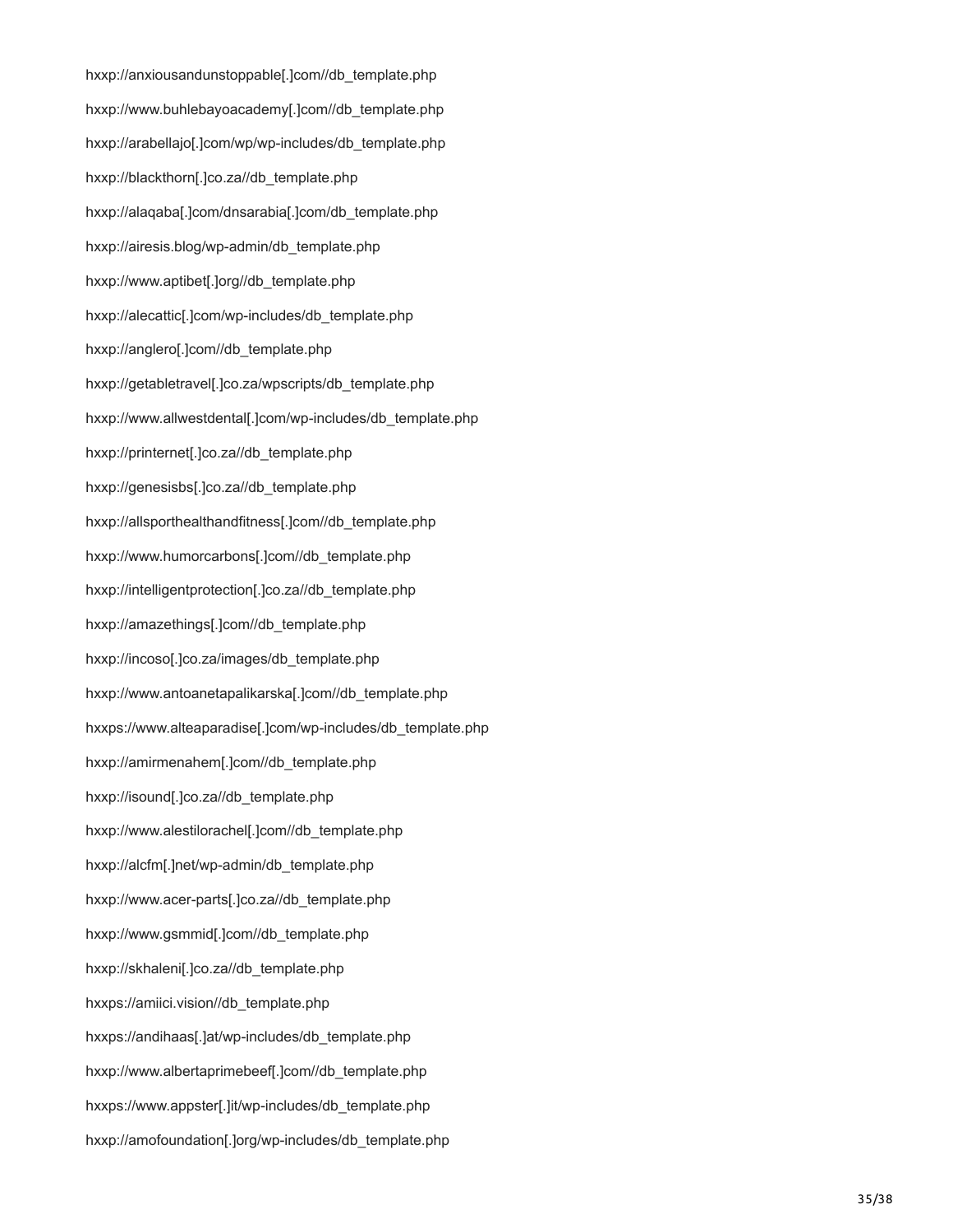hxxp://iqra[.]co.za/pub/db\_template.php hxxp://thecompasssolutions[.]co.za//db\_template.php hxxp://archwaycarpetscrm[.]co[.]uk//db\_template.php hxxp://iggleconsulting[.]com//db\_template.php hxxps://angel-blanco[.]net/wp-includes/db\_template.php hxxps://anotherdayinparadise[.]ca//db\_template.php hxxp://www.bitp[.]co.za//db\_template.php hxxp://cupboardcure[.]co.za/vendor/db\_template.php hxxp://all2wedding[.]com/wp-includes/db\_template.php hxxp://allianz[.]com.pe/wp-admin/db\_template.php hxxp://amiehepperlin[.]com//db\_template.php hxxps://www.amighini[.]it/webservice/db\_template.php hxxp://broken-arrow[.]co.za//db\_template.php hxxp://www.ihlosiqs-pm[.]co.za//db\_template.php hxxp://alisimple[.]si/wp-includes/db\_template.php hxxp://allthat[.]social//db\_template.php hxxp://www.amphibiblechurch[.]com//db\_template.php hxxp://bestencouragementwords[.]com//db\_template.php hxxp://alayhamtechnologies[.]com//db\_template.php hxxps://alaskanharvestseafood[.]com/backup/db\_template.php hxxps://www.air-mag[.]ro//db\_template.php hxxp://get-paid-for-online-survey[.]com//db\_template.php hxxp://www.antc[.]ch/wp-includes/db\_template.php hxxp://firstchoiceproperties[.]co.za//db\_template.php hxxp://habibtextiles[.]pk//db\_template.php hxxp://fsproperties[.]co.za/engine1/db\_template.php hxxp://diegemmerkat[.]co.za//db\_template.php hxxp://molepetravel.co.ls//db\_template.php hxxp://mmetl[.]co.za//db\_template.php hxxp://altrablog[.]com//db\_template.php hxxp://abrahamseed[.]co.za//db\_template.php hxxp://www.amerindgen[.]com/author/admin1/db\_template.php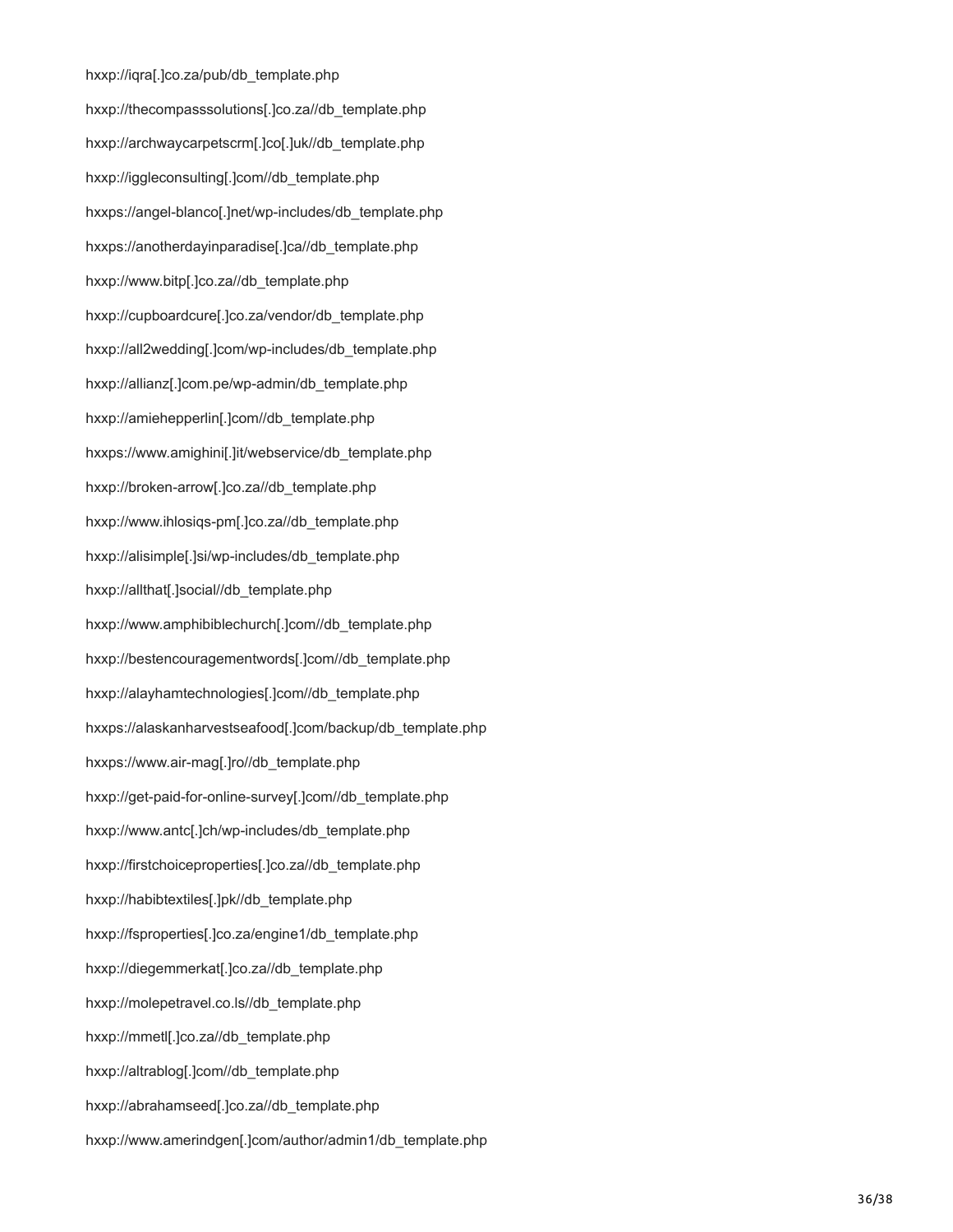hxxp://altcoinaddict[.]com//db\_template.php hxxp://iiee.edu[.]pk//db\_template.php hxxp://cmhts[.]co.za/resources/db\_template.php hxxp://domesticguardians[.]co.za/Banner/db\_template.php hxxps://amishcountryfurnishings[.]com//db\_template.php hxxps://allday[.]gr//db\_template.php hxxp://www.alinn-u-yin[.]com//db\_template.php hxxps://www.allin-chain[.]com//db\_template.php hxxps://www.anatapackaging[.]com/vendors/db\_template.php hxxp://alexcelts[.]com/wp/db\_template.php hxxp://www.allstylus[.]com.br//db\_template.php hxxp://www.algom-law[.]com//db\_template.php hxxp://ambiances-toiles[.]fr//db\_template.php

## **Appendix**

Security Tools Checked on the Machine win32\_remote win64\_remote64 ollydbg ProcessHacker tcpview autoruns autorunsc filemon procmon regmon procexp idaq idaq64 ImmunityDebugger **Wireshark** dumpcap HookExplorer